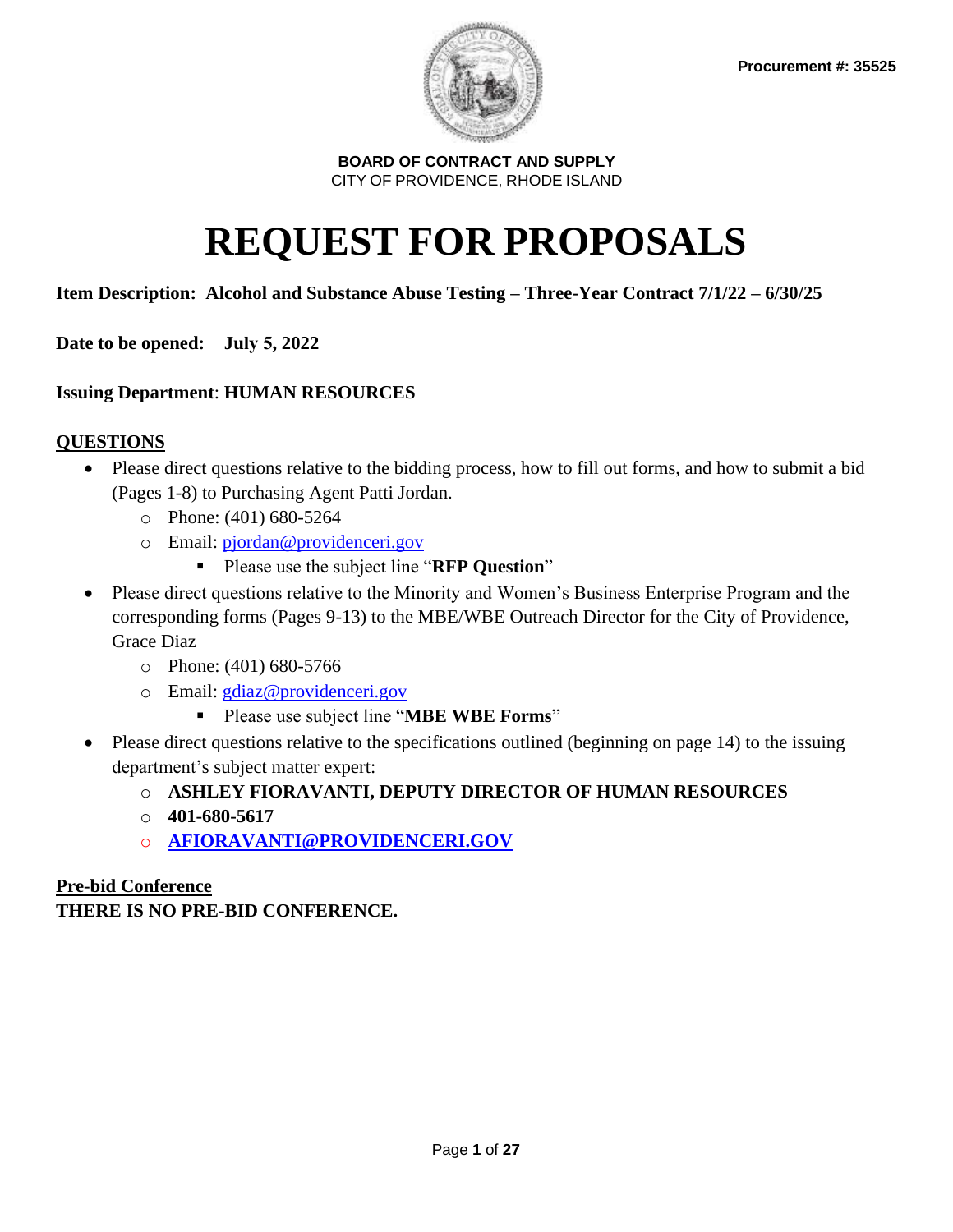

## **INSTRUCTIONS FOR SUBMISSION**

Bids may be submitted up to **2:15 P.M.** on the above meeting date at the **Department of the City Clerk. Room 311, City Hall. 25 Dorrance Street, Providence.** At 2:15 P.M. all bids will be publicly opened and read at the Board of Contract Meeting in the City Council Chambers, on the 3<sup>rd</sup> floor of City Hall.

- Bidders must submit **2 copies** of their bid in sealed envelopes or packages labeled with the captioned **Item Description** and the **City Department to which the RFP and bid are related and must include the company name and address on the envelope as well**. (On page 1).
- If required by the Department, please keep the original bid bond and check in only one of the envelopes.
- Communications to the Board of Contract and Supply that are not competitive sealed bids (i.e. product information/samples) should have "**NOT A BID**" written on the envelope or wrapper.
- Only use form versions and templates included in this RFP. If you have an old version of a form do not recycle it for use in this bid.
- The bid envelope and information relative to the bid must be addressed to:

**Board of Contract and Supply Department of the City Clerk – City Hall, Room 311 25 Dorrance Street Providence, RI 02903**

**\*\*PLEASE NOTE: This bid may include details regarding information that you will need to provide (such as proof of licenses) to the issuing department before the formalization of an award.** 

## *This information is NOT requested to be provided in your initial bid by design***.**

**All bids submitted to the City Clerk become public record. Failure to follow instructions could result in information considered private being posted to the city's Open Meetings Portal and made available as a public record. The City has made a conscious effort to avoid the posting of sensitive information on the City's Open Meetings Portal, by requesting that such sensitive information be submitted to the issuing department only at their request.**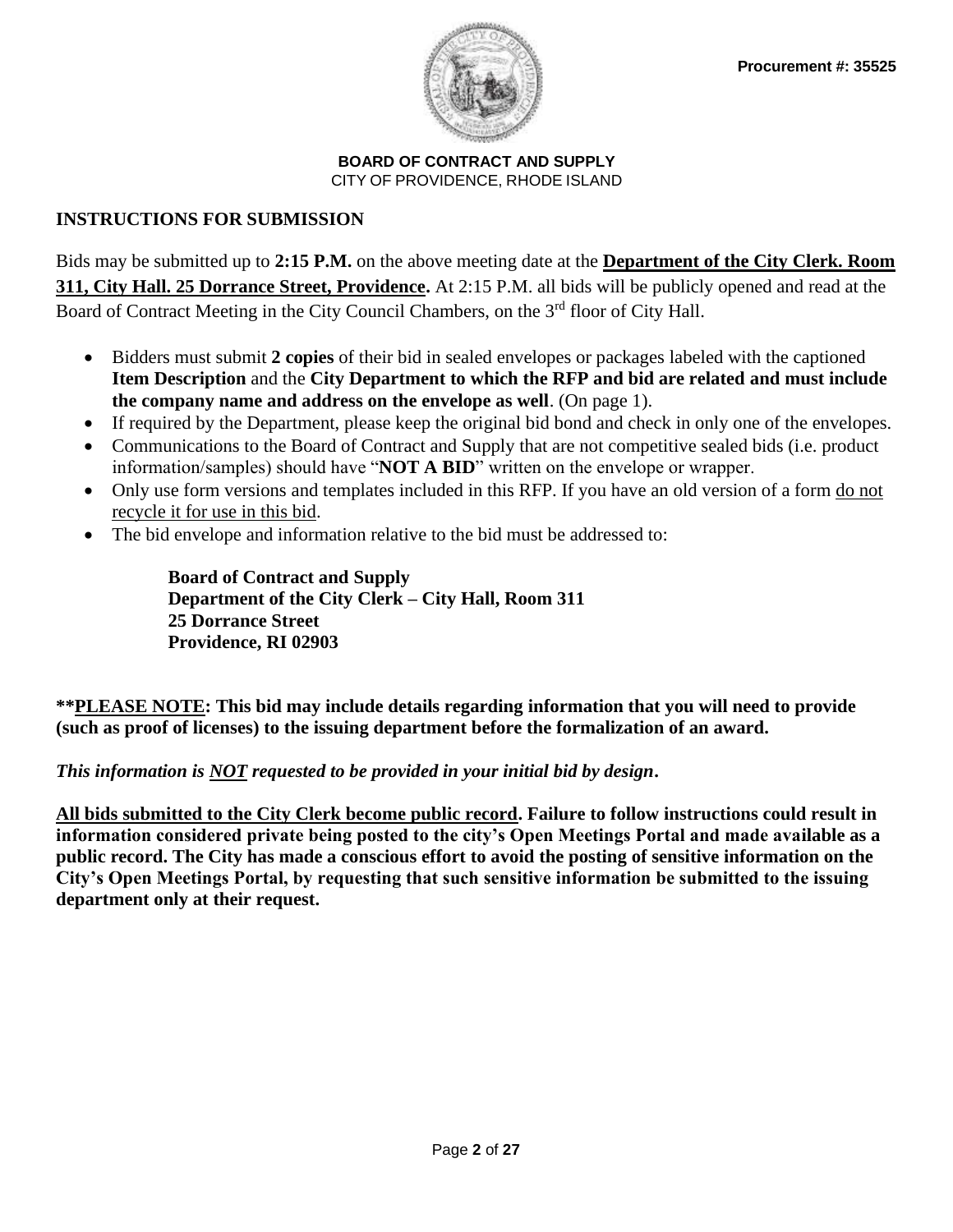

## **BID PACKAGE CHECKLIST**

Digital forms are available in the City of Providence Purchasing Department Office or online at **<http://www.providenceri.gov/purchasing/how-to-submit-a-bid/>**

The bid package **MUST** include the following, in this order:

- Bid Form 1: Bidder's Blank as the cover page/ 1<sup>st</sup> page (see page 6 of this document)
- Bid Form 2: Certification of Bidder as 2nd page (s*ee page 7 of this document*)
- Bid Form 3: Certificate Regarding Public Records (s*ee page 8 of this document)*
- Forms from the Minority and Women Business Enterprise Program: Based on Bidder Category. S*ee forms and instructions enclosed (pages 9-13) or on: [https://www.providenceri.gov/purchasing/minority](https://www.providenceri.gov/purchasing/minority-women-owned-business-mbewbe-procurement-program/)[women-owned-business-mbewbe-procurement-program/](https://www.providenceri.gov/purchasing/minority-women-owned-business-mbewbe-procurement-program/)*

## **\*Please note: MBE/WBE forms must be completed for EVERY bid submitted and must be inclusive of ALL required signatures. Forms without all required signatures will be considered incomplete.**

- Bidder's Proposal/Packet: Formal response to the specifications outlined in this RFP, including pricing information and details related to the good(s) or service(s) being provided. Please be mindful of formatting responses as requested to ensure clarity.
- Financial Assurance, *if requested* (a*s indicated on page 5 of this document under "Bid Terms")*

**All of the above listed documents are REQUIRED.** (With the exception of financial assurances, which are only required if specified on page 5.)

*\*\*\*Failure to meet specified deadlines, follow specific submission instructions, or enclose all required documents with all applicable signatures will result in disqualification, or in an inability to appropriately evaluate bids***.**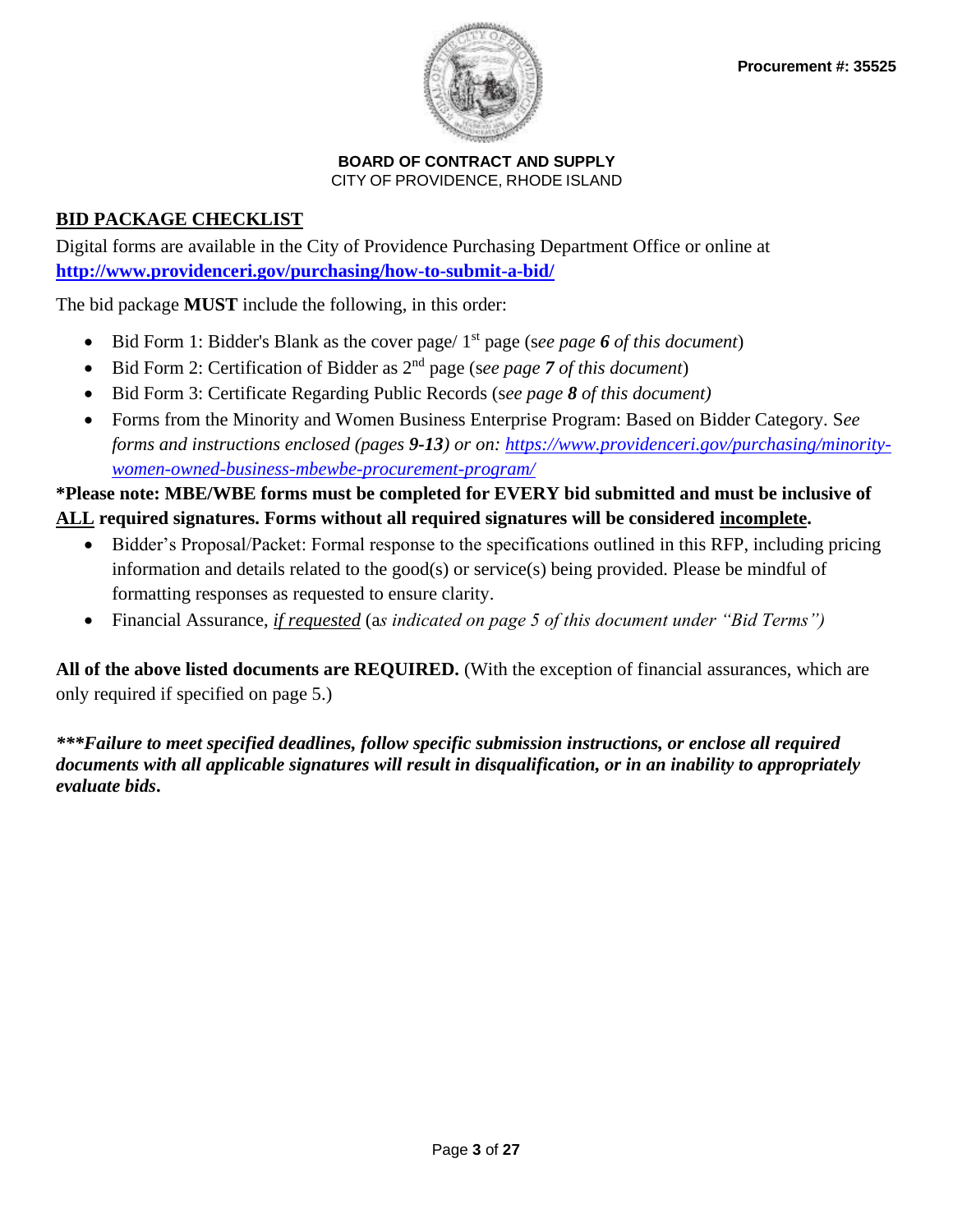

## **NOTICE TO VENDORS**

- 1. The Board of Contract and Supply will make the award to the lowest qualified and responsible bidder.
- 2. In determining the lowest responsible bidder, cash discounts based on preferable payment terms will not be considered.
- 3. Where prices are the same, the Board of Contract and Supply reserves the right to award to one bidder, or to split the award.
- 4. No proposal will be accepted if the bid is made in collusion with any other bidder.
- 5. Bids may be submitted on an "equal in quality" basis. The City reserves the right to decide equality. Bidders must indicate brand or the make being offered and submit detailed specifications if other than brand requested.
- 6. A bidder who is an out-of-state corporation shall qualify or register to transact business in this State, in accordance with the Rhode Island Business Corporation Act, RIGL Sec. 7-1.2-1401, et seq.
- 7. The Board of Contract and Supply reserves the right to reject any and all bids.
- 8. Competing bids may be viewed in person at the Department of the City Clerk, City Hall, Providence, immediately upon the conclusion of the formal Board of Contract and Supply meeting during which the bids were unsealed/opened. Bids may also be accessed electronically on the internet via the City's [Open](http://providenceri.iqm2.com/Citizens/Default.aspx)  [Meetings Portal.](http://providenceri.iqm2.com/Citizens/Default.aspx)
- 9. As the City of Providence is exempt from the payment of Federal Excise Taxes and Rhode Island Sales Tax, prices quoted are not to include these taxes.
- 10. In case of error in the extension of prices quoted, the unit price will govern.
- 11. The contractor will **NOT** be permitted to: a) assign or underlet the contract, or b) assign either legally or equitably any monies or any claim thereto without the previous written consent of the City Purchasing Director.
- 12. Delivery dates must be shown in the bid. If no delivery date is specified, it will be assumed that an immediate delivery from stock will be made.
- 13. A certificate of insurance will normally be required of a successful vendor.
- 14. For many contracts involving construction, alteration and/or repair work, State law provisions concerning payment of prevailing wage rates apply [\(RIGL Sec. 37-13-1 et seq.](http://webserver.rilin.state.ri.us/Statutes/TITLE37/37-13/INDEX.HTM))
- 15. No goods should be delivered or work started without a Purchase Order.
- **16. Submit 3 copies of the bid to the City Clerk, unless the specification section of this document indicates otherwise.**
- 17. Bidder must certify that it does not unlawfully discriminate on the basis of race, color, national origin, gender, gender identity or expression, sexual orientation and/or religion in its business and hiring practices and that all of its employees are lawfully employed under all applicable federal, state and local laws, rules and regulations. (See Bid Form 2.)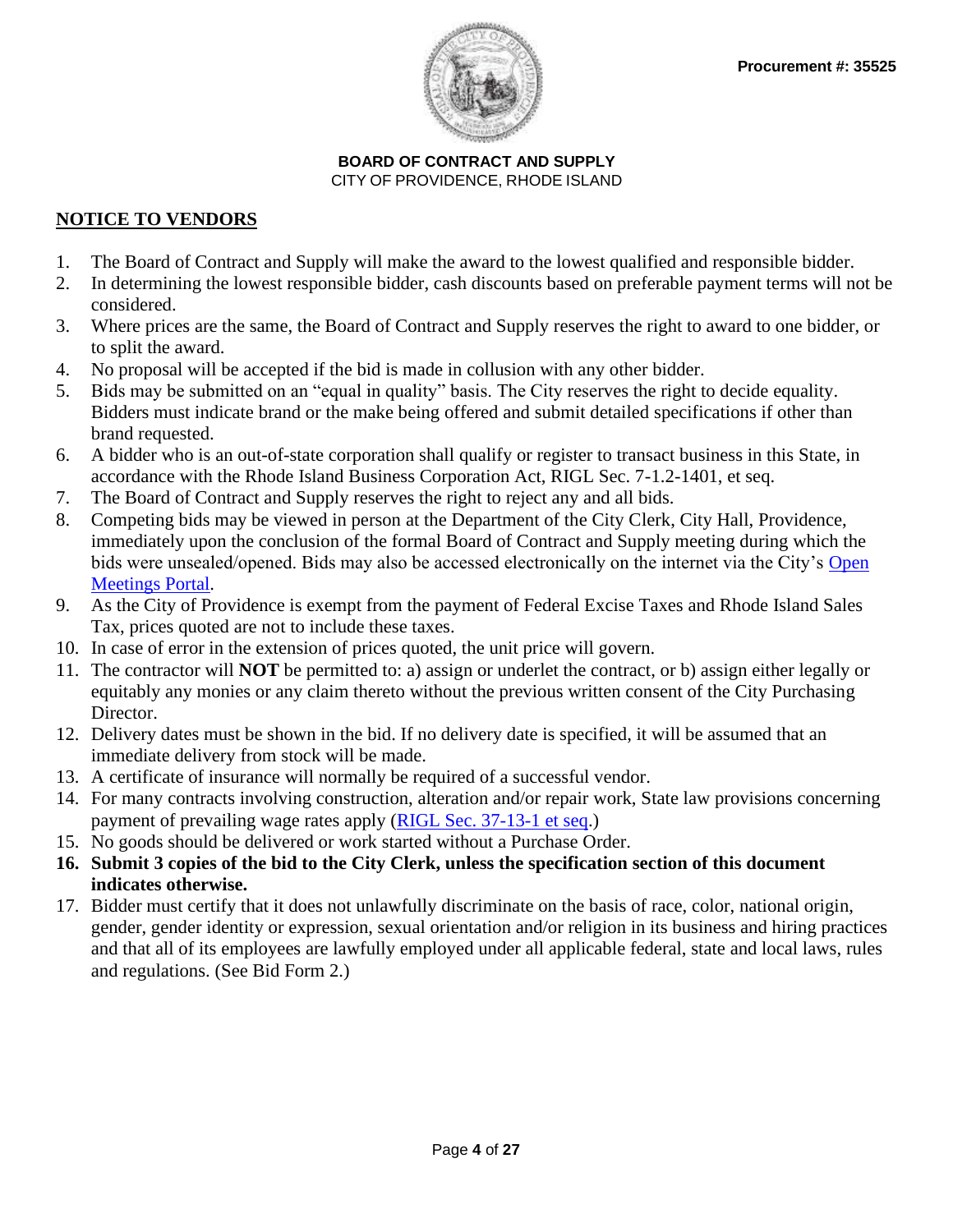

## **BID TERMS**

- 1. Financial assurances may be required in order to be a successful bidder for Commodity or Construction and Service contracts. If either of the first two checkboxes below is checked, the specified assurance **must accompany** a bid, or the bid will not be considered by the Board of Contract and Supply. The third checkbox indicates the lowest responsible bidder will be contacted and required to post a bond to be awarded the contract.
	- a) A certified check for **\$** must be deposited with the City Clerk as a guarantee that the Contract will be signed and delivered by the bidder.
	- b)  $\Box$  A bid bond in the amount of per centum  $\degree$  of the proposed total price, must be deposited with the City Clerk as a guarantee that the contract will be signed and delivered by the bidder; and the amount of such bid bond shall be retained for the use of the City as liquidated damages in case of default.
	- c)  $\Box$  A performance and payment bond with a satisfactory surety company will be posted by the bidder in a sum equal to one hundred per centum (100%) of the awarded contract.
	- d)  $\bowtie$  No financial assurance is necessary for this item.
- 2. Awards will be made within **sixty (60) days of bid opening**. All bid prices will be considered firm, unless qualified otherwise. Requests for price increases will not be honored.
- 3. Failure to deliver within the time quoted or failure to meet specifications may result in default in accordance with the general specifications. It is agreed that deliveries and/or completion are subject to strikes, lockouts, accidents and Acts of God.

## **The following entry applies only for COMMODITY BID TERMS:**

## 4. Payment for partial delivery will not be allowed except when provided for in blanket or term contracts. **The following entries apply only for CONSTRUCTION AND SERVICE BID TERMS:**

- 5. Only one shipping charge will be applied in the event of partial deliveries for blanket or term contracts.
- 6. Prior to commencing performance under the contract, the successful bidder shall attest to compliance with the provisions of the Rhode Island Worker's Compensation Act, RIGL 28-29-1, et seq. If exempt from compliance, the successful bidder shall submit a sworn Affidavit by a corporate officer to that effect, which shall accompany the signed contract.
- 7. Prior to commencing performance under the contract, the successful bidder shall, submit a certificate of insurance, in a form and in an amount satisfactory to the City.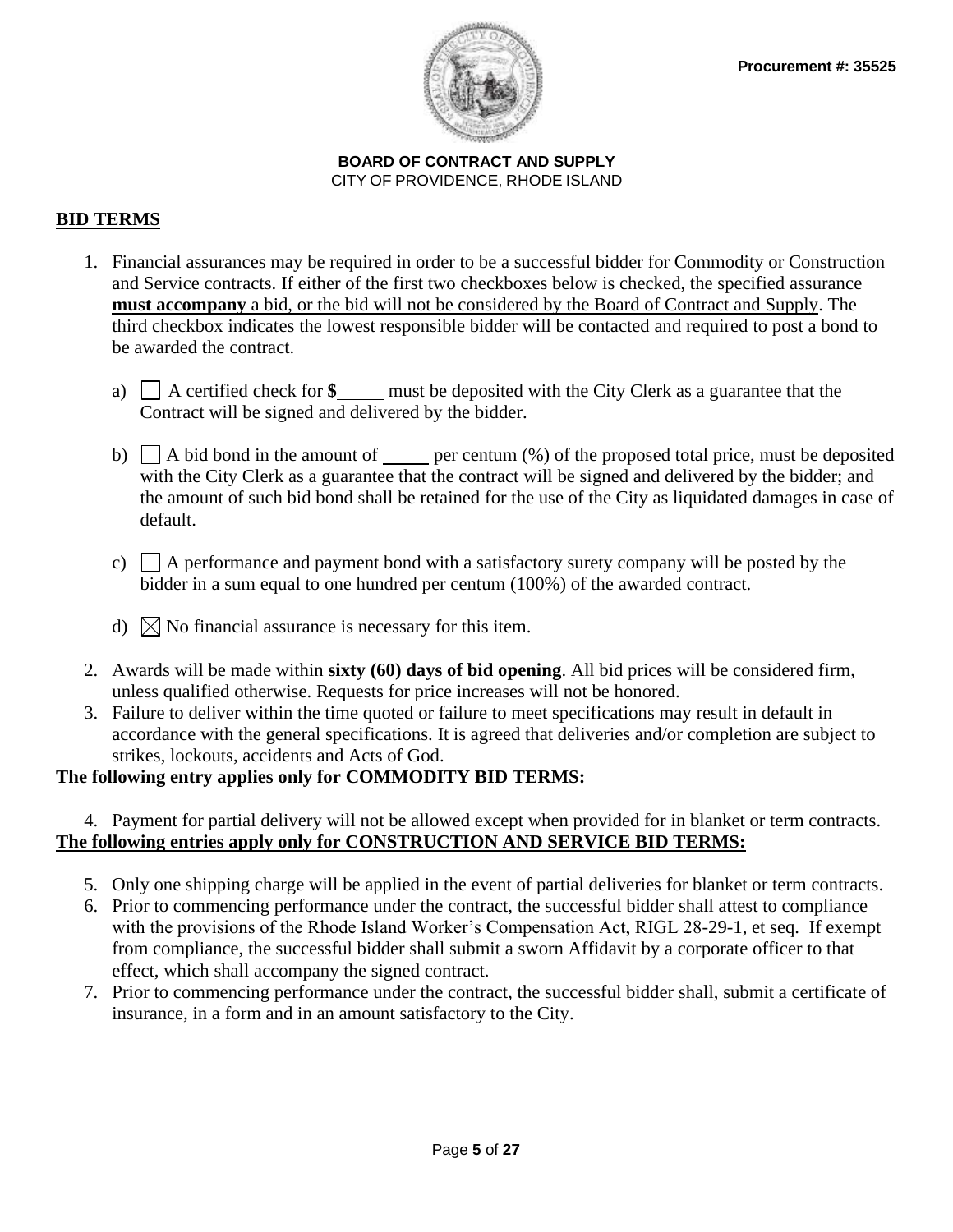

### **BID FORM 1: Bidders Blank**

- 1. Bids must meet the attached specifications. Any exceptions or modifications must be noted and fully explained.
- 2. Bidder's responses must be in ink or typewritten, and all blanks on the bid form should be completed.
- 3. The price or prices proposed should be stated both in **WRITING** and in **FIGURES**, and any proposal not so stated may be rejected. **Contracts exceeding twelve months must specify annual costs for each year.**
- 4. Bids **SHOULD BE TOTALED** so that the final cost is clearly stated (unless submitting a unit price bid), however **each item should be priced individually**. Do not group items. Awards may be made on the basis of *total* bid or by *individual items*.
- *5.* All bids **MUST BE SIGNED IN INK.**

#### Name of Bidder (Firm or Individual):

| If the bidder's company is based in a state other than Rhode Island, list name and contact information for a local agent for service of |  |
|-----------------------------------------------------------------------------------------------------------------------------------------|--|
|                                                                                                                                         |  |
|                                                                                                                                         |  |
|                                                                                                                                         |  |
|                                                                                                                                         |  |
|                                                                                                                                         |  |
| * If you are submitting a unit price bid, please insert "Unit Price Bid"                                                                |  |
| Use additional pages if neegosam for additional hidding details                                                                         |  |

*Use additional pages if necessary for additional bidding details.* 

Signature of Representation

\_\_\_\_\_\_\_\_\_\_\_\_\_\_\_\_\_\_\_\_\_\_\_\_\_\_\_\_\_\_\_\_\_\_\_\_\_\_\_\_\_\_\_\_\_\_\_\_\_

\_\_\_\_\_\_\_\_\_\_\_\_\_\_\_\_\_\_\_\_\_\_\_\_\_\_\_\_\_\_\_\_\_\_\_\_\_\_\_\_\_\_\_\_\_\_\_\_

Title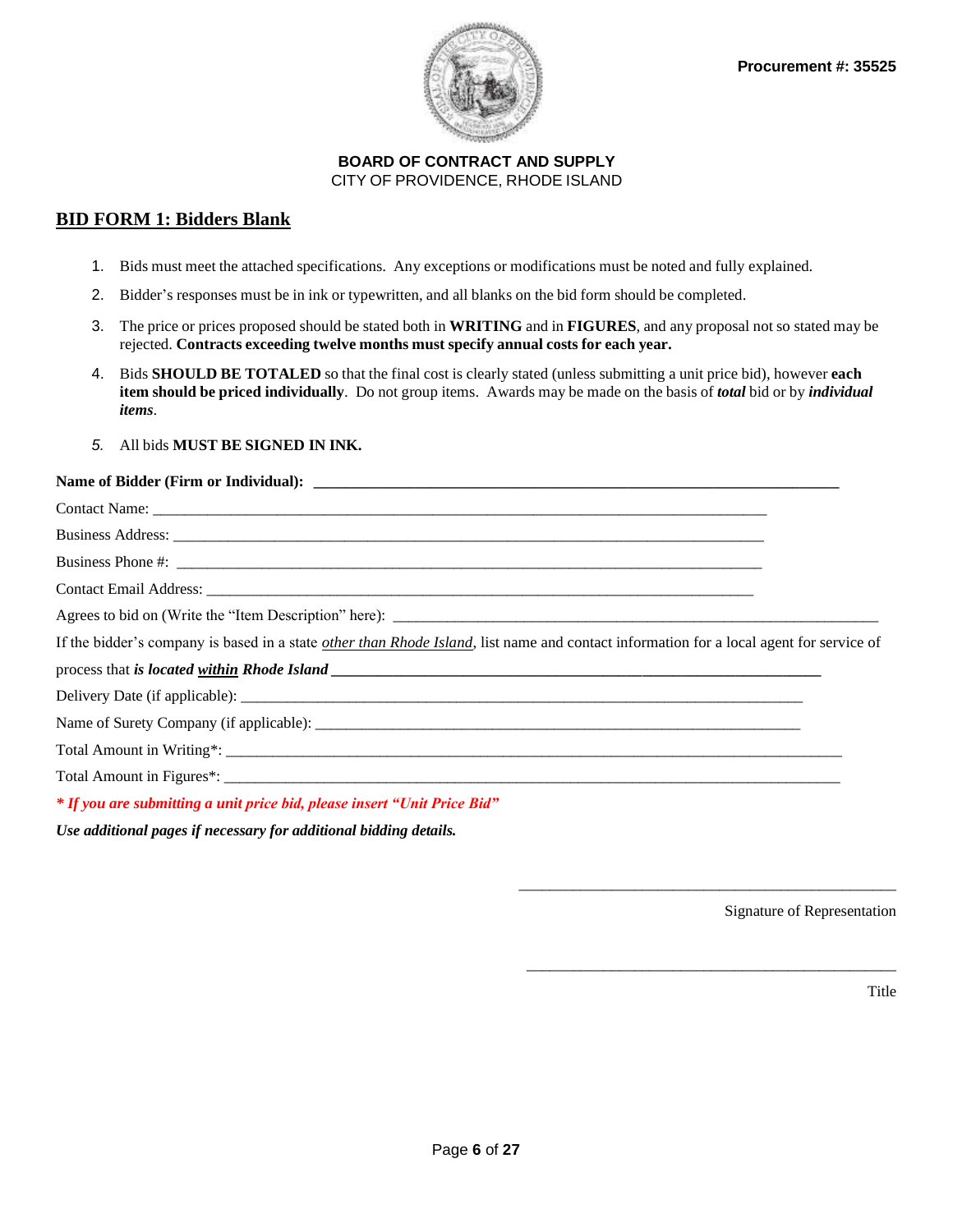

## **BID FORM 2: Certification of Bidder**

(Non-Discrimination/Hiring)

| Upon behalf of | (Firm or Individual Bidding),           |
|----------------|-----------------------------------------|
|                | (Name of Person Making Certification),  |
| being its      | (Title or "Self"), hereby certify that: |

- 1. Bidder does not unlawfully discriminate on the basis of race, color, national origin, gender, sexual orientation and/or religion in its business and hiring practices.
- 2. All of Bidder's employees have been hired in compliance with all applicable federal, state and local laws, rules and regulations.

I affirm by signing below that I am duly authorized on behalf of Bidder, on

this day of 20 .

Signature of Representation

\_\_\_\_\_\_\_\_\_\_\_\_\_\_\_\_\_\_\_\_\_\_\_\_\_\_\_\_\_\_\_\_\_\_\_\_\_\_\_\_\_\_\_\_\_\_\_\_\_

\_\_\_\_\_\_\_\_\_\_\_\_\_\_\_\_\_\_\_\_\_\_\_\_\_\_\_\_\_\_\_\_\_\_\_\_\_\_\_\_\_\_\_\_\_\_\_\_

Printed Name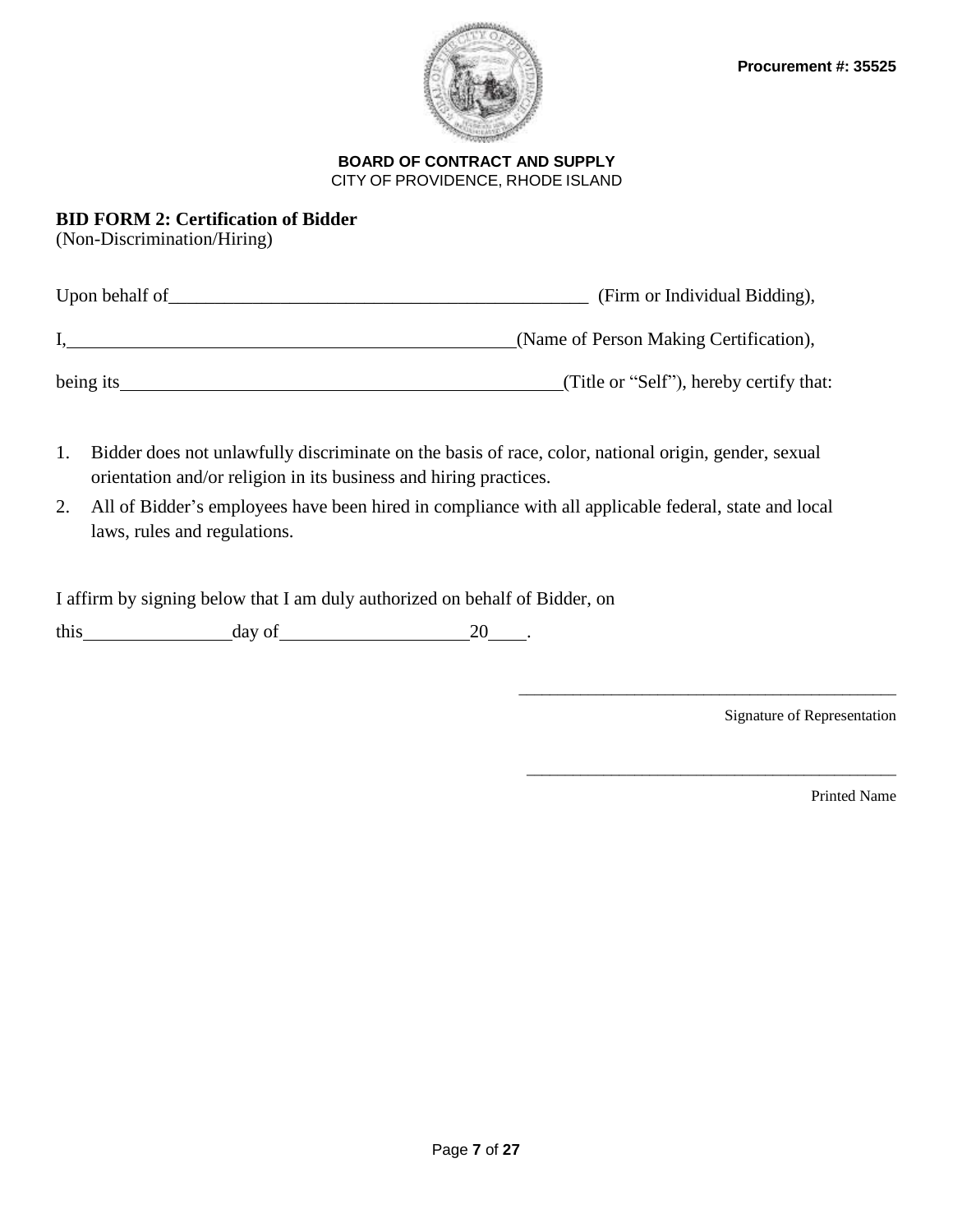

## **BID FORM 3: Certificate Regarding Public Records**

| Upon behalf of | (Firm or Individual Bidding),          |
|----------------|----------------------------------------|
|                | (Name of Person Making Certification), |
| being its      | (Title or "Self"), hereby certify an   |

understanding that:

- 1. All bids submitted in response to Requests for Proposals (RFP's) and Requests for Qualification (RFQ's), documents contained within, and the details outlined on those documents become public record upon receipt by the City Clerk's office and opening at the corresponding Board of Contract and Supply (BOCS) meeting.
- 2. The Purchasing Department and the issuing department for this RFP/RFQ have made a conscious effort to request that sensitive/personal information be submitted directly to the issuing department and only at request if verification of specific details is critical the evaluation of a vendor's bid.
- 3. The requested supplemental information may be crucial to evaluating bids. Failure to provide such details may result in disqualification, or an inability to appropriately evaluate bids.
- 4. If sensitive information that has not been requested is enclosed or if a bidder opts to enclose the defined supplemental information prior to the issuing department's request in the bidding packet submitted to the City Clerk, the City of Providence has no obligation to redact those details and bears no liability associated with the information becoming public record.
- 5. The City of Providence observes a public and transparent bidding process. Information required in the bidding packet may not be submitted directly to the issuing department at the discretion of the bidder in order to protect other information, such as pricing terms, from becoming public. Bidders who make such an attempt will be disqualified.

I affirm by signing below that I am duly authorized on behalf of Bidder, on

this day of 20 .

Signature of Representation

\_\_\_\_\_\_\_\_\_\_\_\_\_\_\_\_\_\_\_\_\_\_\_\_\_\_\_\_\_\_\_\_\_\_\_\_\_\_\_\_\_\_\_\_\_\_\_\_\_

\_\_\_\_\_\_\_\_\_\_\_\_\_\_\_\_\_\_\_\_\_\_\_\_\_\_\_\_\_\_\_\_\_\_\_\_\_\_\_\_\_\_\_\_\_\_\_\_

Printed Name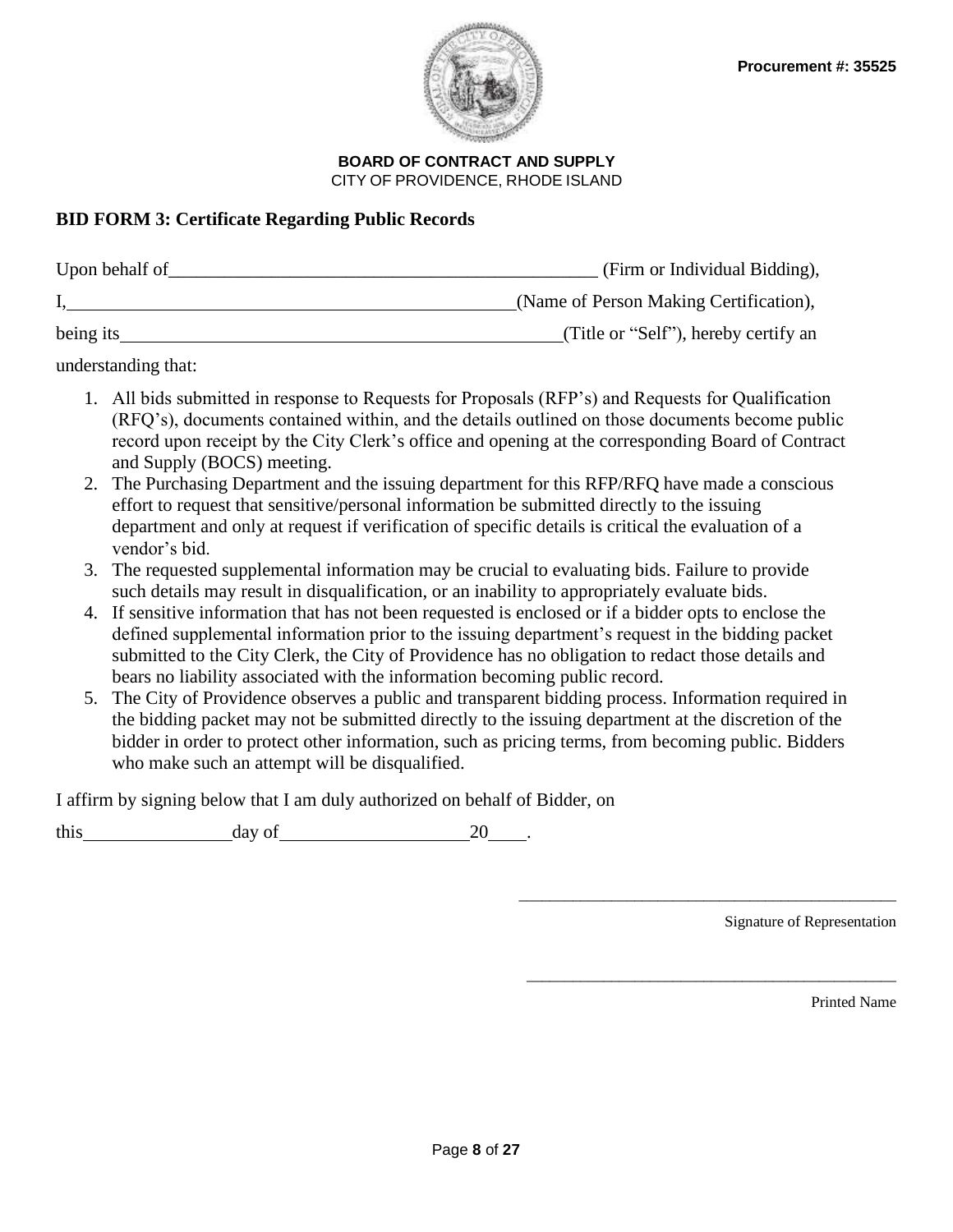

### **WBE/MBE Form Instructions**

The City of Providence actively seeks Minority and Women business enterprises to participate in bids to meet the City's procurement needs. Pursuant to the City of Providence Code of Ordinances, Chapter 21, Article II, Sec. 21-52 (Minority and Women's Business Enterprise) and Rhode Island General Laws (as amended), Chapter 31-14, et seq. (Minority Business Enterprise), Minority Business Enterprise (MBE) and Women's Business Enterprise (WBE) participation goals apply to contracts.

> The goal for Minority Business Enterprise (MBE) participation is **10%** of the total bid value. The goal for Women's Business Enterprise (WBE) participation is **10%** of the total bid value. The goal for combined MBE/WBE participation is **20%** of the total bid value.

Only businesses certified with the State of Rhode Island as minority and/or women business enterprises are counted towards the City's goals. Eligible minority or women-owned businesses are encouraged to seek certification from the State of Rhode Island Minority Business Enterprise Compliance Office at: http://odeo.ri.gov/offices/mbeco/

**Note**: MBE certification with the State of Rhode Island on the basis of Portuguese heritage is not currently recognized by the City of Providence's MBE program.

#### **Bid Requirements:**

*All Bidders:* All bidders must complete and submit the *MBE/WBE Participation Affidavit* indicating whether or not they are a statecertified MBE/WBE and acknowledging the City's participation goals. Submission of this form is required with **every bid**. Your bid will not be accepted without an affidavit.

*Bidders who will be subcontracting:* Bidders who will be subcontracting must submit the *Subcontractor Disclosure Form* as part of their bid submission. All subcontractors, regardless of MBE/WBE status, must be listed on this form. Business NAICS codes can be found a[t https://www.naics.com/search/.](https://www.naics.com/search/) Awarded bidders are required to submit *Subcontractor Utilization and Payment Reports* with each invoice.

#### **Waiver Requests:**

If the percentage of the total amount of the bid being awarded to MBE or WBE vendors is less than 20% (Box F on the Subcontractor Disclosure Form) and the prime contractor is not a Rhode Island State-certified MBE or WBE, the Bidder must complete the *MBE/WBE Waiver Request Form* for review. Waivers will be considered on a case by case basis.

No waiver will be granted unless the waiver request includes documentation that demonstrates that the Bidder has made good faith efforts to achieve the City's stated participation goals. Waivers must be reviewed and signed by the City of Providence's MBE/WBE Outreach Director, Grace Diaz, or her designee. Department Directors cannot recommend a bidder for award if this form is applicable and absent. If the bid does not meet the participation goals of the City of Providence and a waiver is not filed with the signature of the MBE/WBE Outreach Director or her designee, the bid will not be accepted.

#### **Verifying MBE/WBE Certification**

It is the responsibility of the bidder to confirm that every MBE/WBE named in a proposal and included in a contract is certified by the Rhode Island Minority Business Enterprise Compliance office. The current MBE/WBE directory is available at the State of RI MBE Office, One Capitol Hill, 2nd Floor, Providence, RI, or online at [http://odeo.ri.gov/offices/mbeco/mbe-wbe.php.](http://odeo.ri.gov/offices/mbeco/mbe-wbe.php) You can also call (401) 574-8670 to verify certification, expiration dates, and services that the MBE/WBE is certified to provide. Note: MBE certification with the State of Rhode Island on the basis of Portuguese heritage is not currently recognized by the City of Providence's MBE program.

#### **Form Instructions:**

Access all bid forms from<http://www.providenceri.gov/oeo/> or [http://www.providenceri.gov/purchasing/minority-women-owned](http://www.providenceri.gov/purchasing/minority-women-owned-business-mbewbe-procurement-program/)[business-mbewbe-procurement-program/.](http://www.providenceri.gov/purchasing/minority-women-owned-business-mbewbe-procurement-program/) **Download** the forms as blank PDFs. Once saved on your computer, fill them out using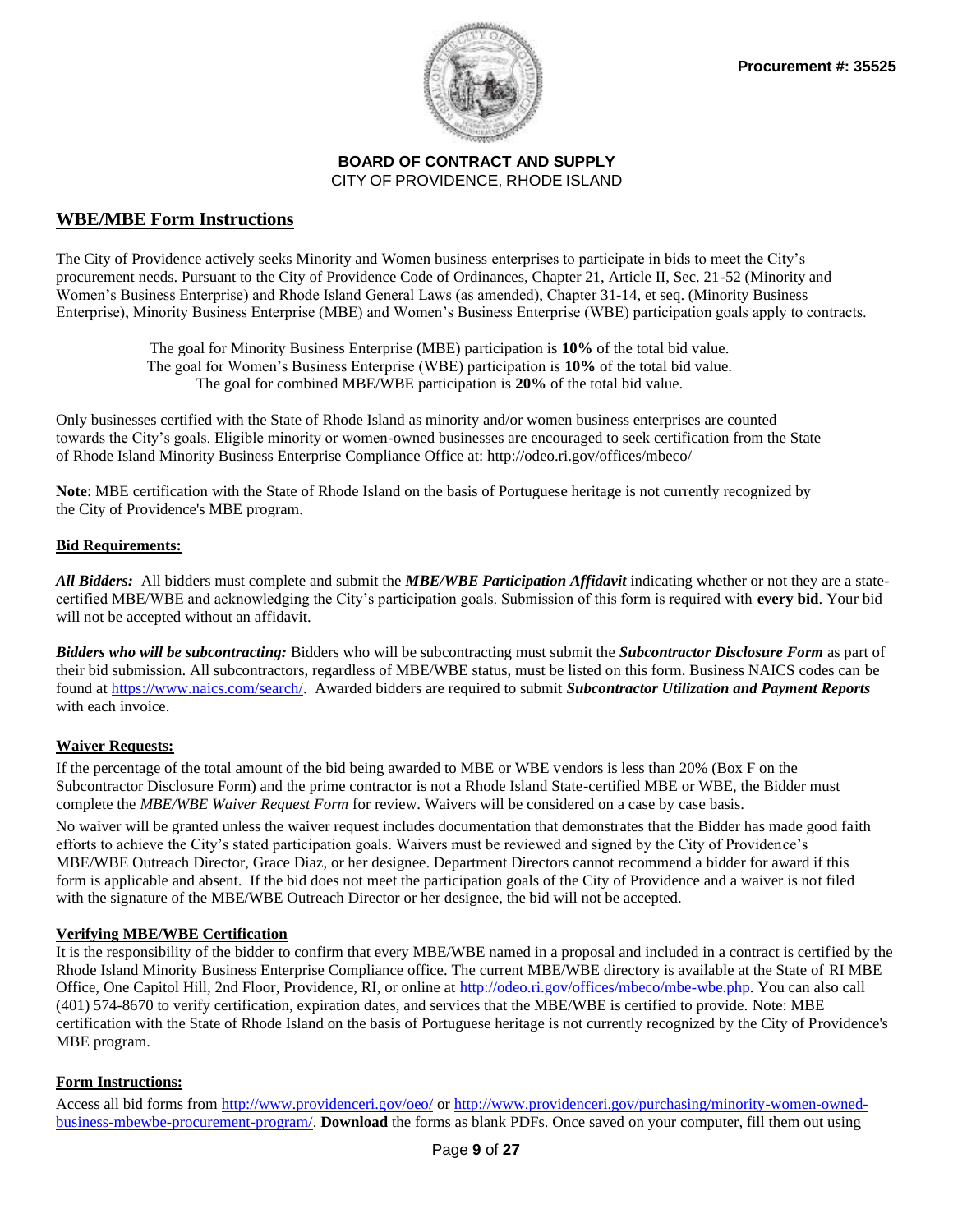

the Adobe program. The fillable PDFs must be completed in Adobe in order to be saved property. Google Chrome and similar platforms do not allow for the forms to be saved as filled PDFs. Therefore, please download the blank forms to your computer, then fill them out and save.

#### **Assistance with Form Requirements**

Examples of completed forms can be found on the City of Providence website at<http://www.providenceri.gov/oeo/> or [http://www.providenceri.gov/purchasing/minority-women-owned-business-mbewbe-procurement-program/.](http://www.providenceri.gov/purchasing/minority-women-owned-business-mbewbe-procurement-program/)

#### **Contract Requirements:**

Prime contractors engaging subcontractors must submit the *Subcontractor Utilization and Payment Report* to the City Department's Fiscal Agent with every invoice and with request for final payment. This form is not submitted as a part of the initial bid package.

For contracts with duration of less than 3 months, this form must be submitted along with the contractor's request for final payment. The form must include all subcontractors utilized on the contract, both MBE/WBE and non- MBE/WBE, the total amount paid to each subcontractor for the given period and to date. During the term of the contract, any unjustified failure to comply with the MBE/WBE participation requirements is a material breach of contract.

#### **Questions?**

For more information or for assistance with MBE/WBE Forms, contact the City of Providence MBE/WBE Outreach Director, Grace Diaz, at [mbe-wbe@providenceri.com](mailto:mbe-wbe@providenceri.com) or (401) 680-5766.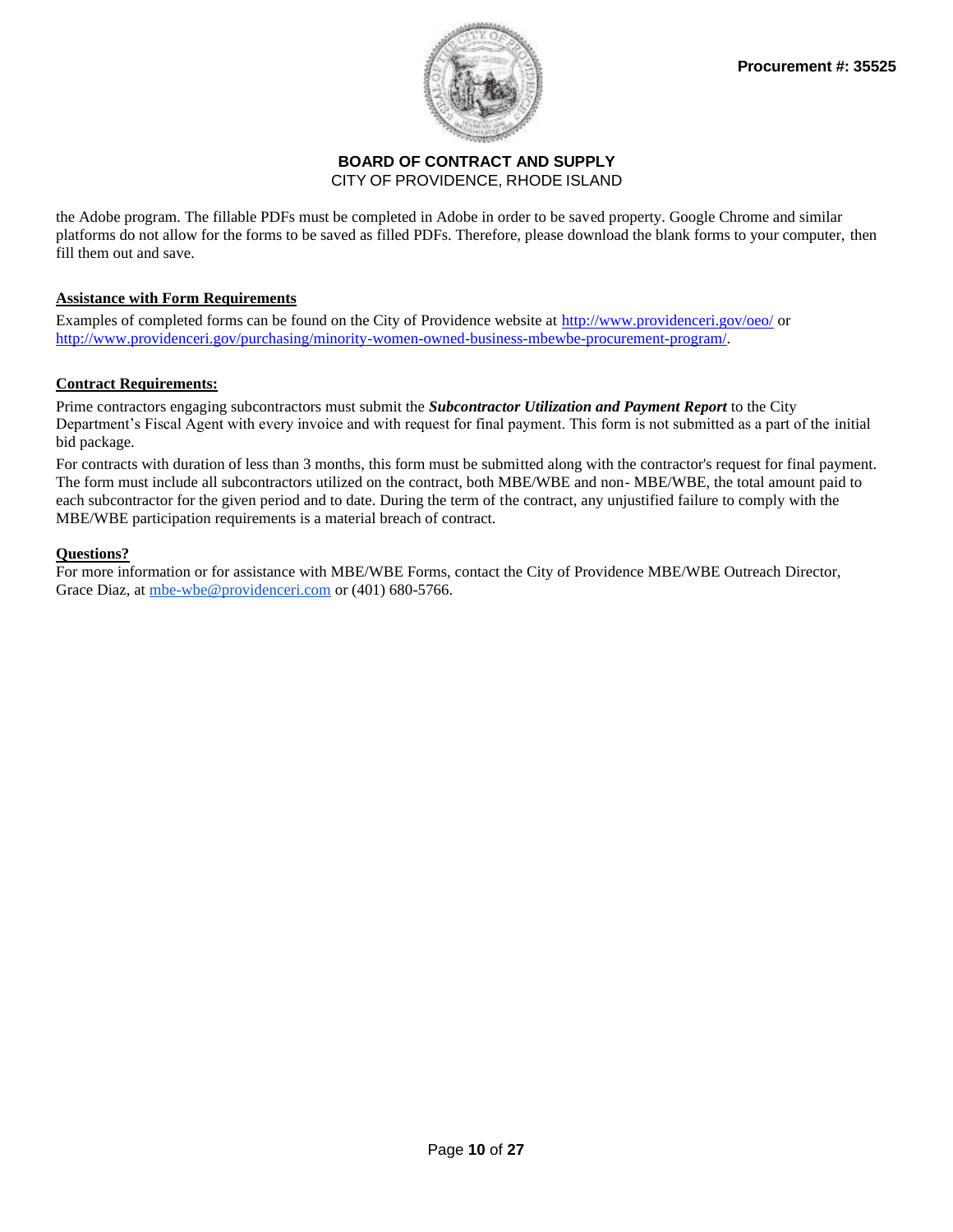



\_\_\_\_\_\_\_\_\_\_\_\_\_\_\_\_\_\_\_\_\_\_\_\_\_\_\_\_\_\_\_\_\_\_\_\_\_\_\_\_\_\_\_\_\_\_\_\_\_\_\_\_\_\_\_\_\_\_\_\_\_\_\_\_\_\_\_\_\_\_\_\_\_\_\_\_\_\_\_\_\_\_\_\_\_\_\_\_\_\_\_\_\_\_\_\_\_\_\_\_\_\_\_\_\_\_\_\_ \_\_\_\_\_\_\_\_\_\_\_\_\_\_\_\_\_\_\_\_\_\_\_\_\_\_\_\_\_\_\_\_\_\_\_\_\_\_\_\_\_\_\_\_\_\_\_\_\_\_\_\_\_\_\_\_\_\_\_\_\_\_\_\_\_\_\_\_\_\_\_\_\_\_\_\_\_\_\_\_\_\_\_\_\_\_\_\_\_\_\_\_\_\_\_\_\_\_\_\_\_\_\_\_\_\_\_\_

#### **MBE/WBE PARTICIPATION AFFIDAVIT**

Item Discussion (as seen on RFP):

Prime Bidder: Prime Bidder (Company) Phone Number:\_\_\_\_\_\_\_\_\_\_\_\_\_\_\_\_\_\_\_\_\_\_\_\_\_\_\_\_\_\_\_\_\_

\_\_\_\_\_\_\_\_\_\_\_\_\_\_\_\_\_\_\_\_\_\_\_\_\_\_\_\_\_\_\_\_\_\_\_\_\_\_\_\_\_\_\_\_\_\_\_\_\_\_\_\_\_\_\_\_\_\_\_\_\_\_\_\_\_\_\_\_\_\_\_\_\_\_\_

| Which one of the following describes your business' status in terms of Minority and/or Woman-Owned Business Enterprise |     |            |                     |
|------------------------------------------------------------------------------------------------------------------------|-----|------------|---------------------|
| certification with the State of Rhode Island?                                                                          | MBE | <b>WBE</b> | Neither MBE nor WBE |

#### **By initialing the following sections and signing the bottom of this document in my capacity as the contractor or an authorized representative of contractor, I make this Affidavit:**

It is the policy of the City of Providence that minority business enterprises (MBEs) and women business enterprises (WBEs) should have the maximum opportunity to participate in procurements and projects as prime contractors and vendors. Pursuant to Sec. 21-52 of the Providence Code of Ordinances and Chapter 31-14 *et seq*. of the Rhode Island General Laws (as amended), MBE and WBE participation goals apply to contracts.

> The goal for Minority Business Enterprise (MBE) participation is 10% of the total bid value. The goal for Women's Business Enterprise (WBE) participation is 10% of the total bid value. The goal for combined MBE/WBE participation is 20% of the total bid value.

#### **I acknowledge the City of Providence's goals of supporting MBE/WBE certified businesses.** Initial \_\_\_\_\_\_\_\_\_\_\_

If awarded the contract, I understand that my company must submit to the Minority and Women's Business Coordinator at the City of Providence (MBE/WBE Office), copies of all executed agreements with the subcontractor(s) being utilized to achieve the participation goals and other requirements of the RI General Laws. **I understand that these documents must be submitted prior to the issuance**  of a notice to proceed. Initial

**I understand that, if awarded the contract, my firm must submit to the MBE/WBE Office canceled checks and reports required by the MBE/WBE Office on a quarterly basis verifying payments to the subcontractors(s) utilized on the contract.** Initial \_\_\_\_\_\_\_\_\_\_\_

If I am awarded this contract and find that I am unable to utilize the subcontractor(s) identified in my Statement of Intent, I understand that I must substitute another certified MBE and WBE firm(s) to meet the participation goals. **I understand that I may not make a substitution until I have obtained the written approval of the MBE/WBE Office**.

Initial \_\_\_\_\_\_\_\_\_\_\_

**If awarded this contract, I understand that authorized representatives of the City of Providence may examine the books, records and files of my firm from time to time, to the extent that such material is relevant to a determination of whether my firm is complying with the City's MBE/WBE participation requirements.** 

Initial \_\_\_\_\_\_\_\_\_\_\_

**I do solemnly declare and affirm under the penalty of perjury that the contents of the foregoing Affidavit are true and correct to the best of my knowledge, information and belief.**

Signature of Bidder Printed Name

Company Name Date

\_\_\_\_\_\_\_\_\_\_\_\_\_\_\_\_\_\_\_\_\_\_\_\_\_\_\_\_\_\_\_\_\_\_\_\_\_\_\_\_ \_\_\_\_\_\_\_\_\_\_\_\_\_\_\_\_\_\_\_\_\_\_\_\_\_\_\_\_\_\_\_\_\_\_\_\_\_\_\_\_

\_\_\_\_\_\_\_\_\_\_\_\_\_\_\_\_\_\_\_\_\_\_\_\_\_\_\_\_\_\_\_\_\_\_\_\_\_\_\_\_ \_\_\_\_\_\_\_\_\_\_\_\_\_\_\_\_\_\_\_\_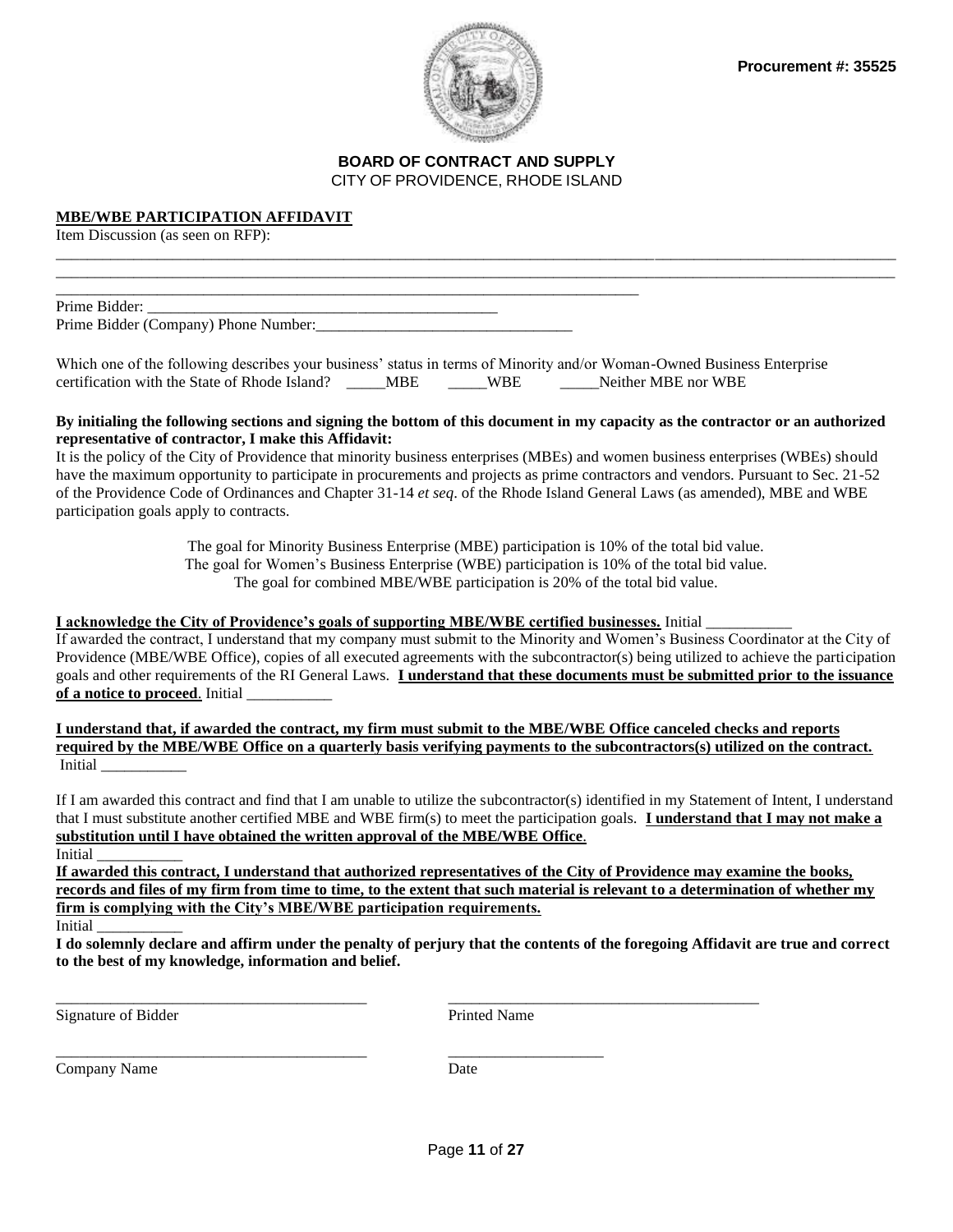

## **BOARD OF CONTRACT AND SUPPLY**

CITY OF PROVIDENCE, RHODE ISLAND

#### **SUBCONTRACTOR DISCLOSURE FORM**

Fill out this form only if you WILL SUBCONTRACT with other parties. If you will not subcontract any portion of the **proposed bid, do not fill out this form.**

Prime Bidder: \_\_\_\_\_\_\_\_\_\_\_\_\_\_\_\_\_\_\_\_\_\_\_\_\_\_\_\_\_\_\_\_\_\_\_\_\_\_\_ Primary NAICS\_\_\_\_\_\_\_\_\_\_\_\_\_\_\_\_\_\_\_\_\_\_\_\_\_\_\_\_\_\_\_\_\_\_\_\_

Code:\_\_\_\_\_\_\_\_\_\_\_\_\_\_\_\_\_\_\_\_\_\_\_\_\_\_\_\_\_\_\_\_\_\_\_\_

Item Description (as seen on RFP):\_\_\_\_\_\_\_\_\_\_\_\_\_\_\_\_\_\_\_\_\_\_\_\_\_\_\_\_\_\_\_\_\_\_\_\_\_\_\_\_\_\_\_\_\_\_\_\_\_\_\_\_\_\_\_\_\_\_\_\_\_\_\_\_\_\_\_\_\_\_\_\_

**Please list all Subcontractors below.** Include the total dollar value that you propose to share with each subcontractor and the dollar amount to be subcontracted. Please check off MBE and WBE where applicable. The directory of all statecertified MBE/WBE firms is located at [www.mbe.ri.gov.](http://www.mbe.ri.gov/) Business NAICS codes can be found at <https://www.naics.com/search/>

\_\_\_\_\_\_\_\_\_\_\_\_\_\_\_\_\_\_\_\_\_\_\_\_\_\_\_\_\_\_\_\_\_\_\_\_\_\_\_\_\_\_\_\_\_\_\_\_\_\_\_\_\_\_\_\_\_\_\_\_\_\_\_\_\_\_\_\_\_\_\_\_\_\_\_\_\_\_\_\_\_\_\_\_\_\_\_\_\_\_\_\_\_\_\_\_\_\_\_\_

| <b>Proposed Subcontractor</b>                                                                                        | <b>MBE</b> | <b>WBE</b> | Primary<br><b>NAICS</b><br>Code | Date of<br><b>Mobilization</b> | <b>\$ Value of Subcontract</b> |
|----------------------------------------------------------------------------------------------------------------------|------------|------------|---------------------------------|--------------------------------|--------------------------------|
|                                                                                                                      |            |            |                                 |                                | \$                             |
|                                                                                                                      |            |            |                                 |                                | \$                             |
|                                                                                                                      |            |            |                                 |                                | \$                             |
|                                                                                                                      |            |            |                                 |                                | \$                             |
|                                                                                                                      |            |            |                                 |                                | \$                             |
|                                                                                                                      |            |            |                                 |                                | \$                             |
| A. MBE SUBCONTRACTED AMOUNT:                                                                                         |            |            |                                 |                                | \$                             |
| <b>B. WBE SUBCONTRACTED AMOUNT:</b>                                                                                  |            |            |                                 |                                | \$                             |
| C. NON MBE WBE SUBCONTRACTED AMOUNT:                                                                                 |            |            | \$                              |                                |                                |
| D. DOLLAR AMOUNT OF WORK DONE BY THE PRIME CONTRACTOR:                                                               |            |            | \$                              |                                |                                |
| E. TOTAL AMOUNT OF BID (SUM OF A, B, C, & D):                                                                        |            |            |                                 |                                | \$                             |
| F. PERCENTAGE OF BID SUBCONTRACTED TO MBEs AND WBEs.<br>(Divide the sum of A and B by E and multiply result by 100). |            |            |                                 |                                | $\frac{6}{6}$                  |

Please read and initial the following statement acknowledging you understand. If the percentage of the total amount of the bid being awarded to MBE or WBE vendors is less than 20% (Box F) and the prime contractor is NOT a Rhode Island State-certified MBE or WBE, **you must fill out the MBE/WBE WAIVER REQUEST FORM for consideration by City of Providence MBE/WBE Outreach Director**. Initial

\_\_\_\_\_\_\_\_\_\_\_\_\_\_\_\_\_\_\_\_\_\_\_\_\_\_\_\_\_\_\_\_\_\_\_\_\_\_\_\_ \_\_\_\_\_\_\_\_\_\_\_\_\_\_\_\_\_\_\_\_\_\_\_\_\_\_\_\_\_\_\_\_\_\_\_\_\_\_\_\_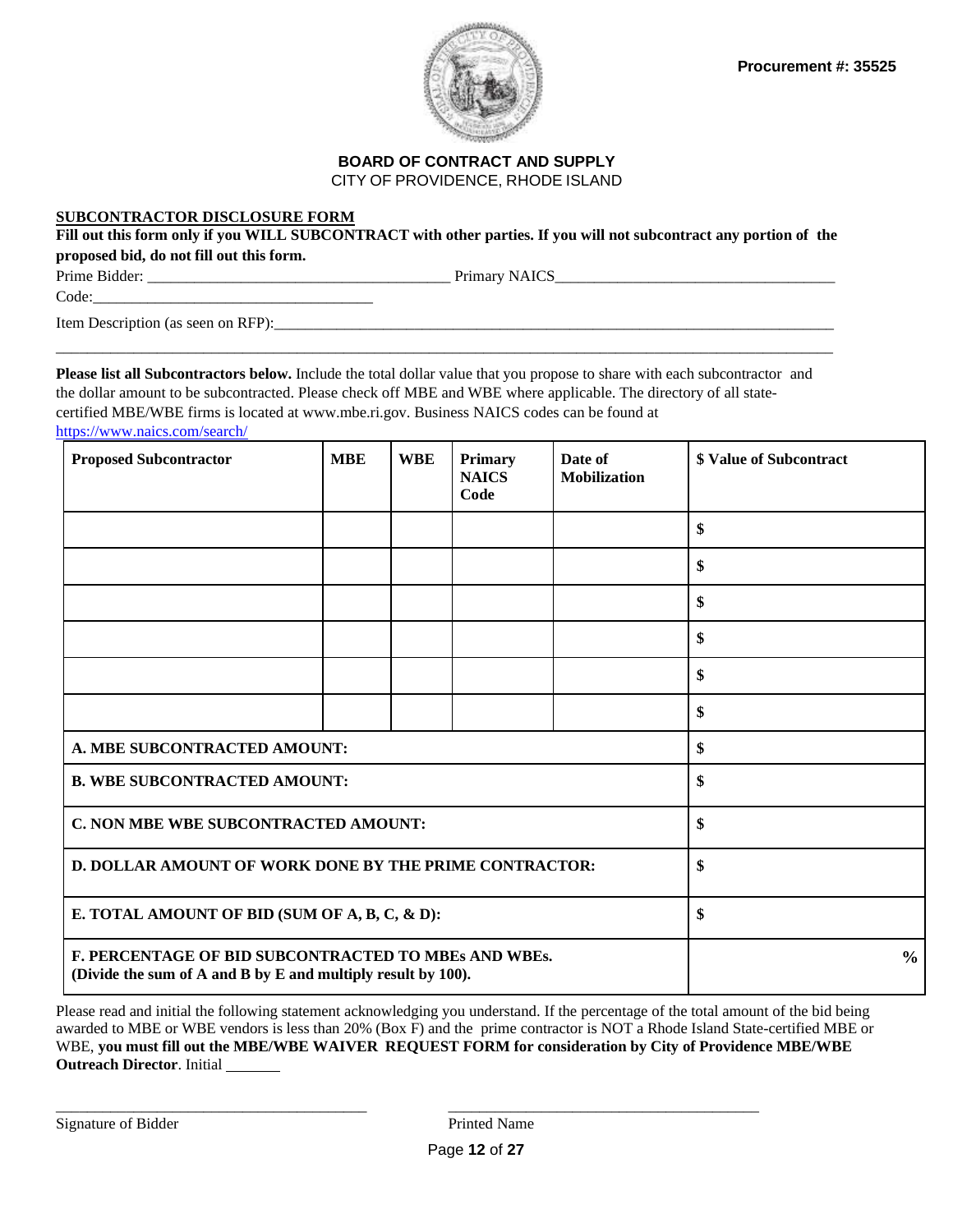

#### **MBE/WBE Waiver Request Form**

**Fill out this form only if you are subcontracting and did not meet the 20% MBE/WBE participation goal. State-certified MBE or WBE Prime Bidders are NOT REQUIRED to fill out this form.**

Submit this form to the City of Providence MBE/WBE Outreach Director, Grace Diaz, at mbe-wbe@providenceri.gov, for review **prior to bid submission.** This waiver applies only to the current bid which you are submitting to the City of Providence and does not apply to other bids your company may submit in the future.

Prime Bidder: \_\_\_\_\_\_\_\_\_\_\_\_\_\_\_\_\_\_\_\_\_\_\_\_\_\_\_\_\_\_\_\_\_\_\_\_\_\_\_\_\_\_\_\_\_\_\_\_\_\_ Company Trade: \_\_\_\_\_\_\_\_\_\_\_\_\_\_\_\_\_\_\_\_\_\_\_\_\_\_\_\_\_\_\_\_\_\_\_\_\_\_\_\_\_\_\_\_\_\_\_\_\_\_ Item Discussion (as seen on RFP): \_\_\_\_\_\_\_\_\_\_\_\_\_\_\_\_\_\_\_\_\_\_\_\_\_\_\_\_\_\_\_\_\_\_\_\_\_\_\_\_\_\_\_\_\_\_\_\_\_\_\_\_\_\_\_\_\_\_\_\_\_\_\_\_\_\_\_\_\_\_\_\_\_\_\_\_\_\_\_\_\_\_\_\_\_\_\_\_\_\_\_\_\_\_\_\_\_\_\_\_\_\_\_\_\_

To receive a waiver, you must list the certified MBE and/or WBE companies you contacted, the name of the primary individual with whom you interacted, and the reason the MBE/WBE company could not participate on this project.

\_\_\_\_\_\_\_\_\_\_\_\_\_\_\_\_\_\_\_\_\_\_\_\_\_\_\_\_\_\_\_\_\_\_\_\_\_\_\_\_\_\_\_\_\_\_\_\_\_\_\_\_\_\_\_\_\_\_\_\_\_\_\_\_\_\_\_\_\_\_\_\_\_\_\_\_\_\_\_\_\_\_\_\_\_\_\_\_\_\_\_\_\_\_\_\_\_\_\_\_\_\_\_\_\_

| <b>MBE/WBE Company</b><br><b>Name</b> | <b>Individual's Name</b> | <b>Company Trade</b> | Why did you choose not to<br>work with this company? |
|---------------------------------------|--------------------------|----------------------|------------------------------------------------------|
|                                       |                          |                      |                                                      |
|                                       |                          |                      |                                                      |
|                                       |                          |                      |                                                      |
|                                       |                          |                      |                                                      |
|                                       |                          |                      |                                                      |
|                                       |                          |                      |                                                      |
|                                       |                          |                      |                                                      |
|                                       |                          |                      |                                                      |
|                                       |                          |                      |                                                      |
|                                       |                          |                      |                                                      |
|                                       |                          |                      |                                                      |
|                                       |                          |                      |                                                      |

I acknowledge the City of Providence's goal of a combined MBE/WBE participation is 20% of the total bid value. I am requesting a waiver of \_\_\_\_\_\_ % MBE/WBE (20% minus the value of **Box F** on the Subcontractor Disclosure Form). If an opportunity is identified to subcontract any task associated with the fulfillment of this contract, a good faith effort will be made to select MBE/WBE certified businesses as partners.

Signature of Prime Contractor **Prime Contractor** Primed Name Date Signed

\_\_\_\_\_\_\_\_\_\_\_\_\_\_\_\_\_\_\_\_\_\_\_\_\_\_\_\_\_\_\_\_\_ \_\_\_\_\_\_\_\_\_\_\_\_\_\_\_\_\_\_\_\_\_\_\_\_\_\_\_\_\_\_\_\_\_ \_\_\_\_\_\_\_\_\_\_\_\_\_\_\_\_\_\_\_\_

\_\_\_\_\_\_\_\_\_\_\_\_\_\_\_\_\_\_\_\_\_\_\_\_\_\_\_\_\_\_\_\_\_ \_\_\_\_\_\_\_\_\_\_\_\_\_\_\_\_\_\_\_\_\_\_\_\_\_\_\_\_\_\_\_\_\_ \_\_\_\_\_\_\_\_\_\_\_\_\_\_\_\_\_\_\_\_

MBE/WBE Outreach Director MBE/WBE Outreach Director

Signature of City of Providence Printed Name of City of Providence Date Signed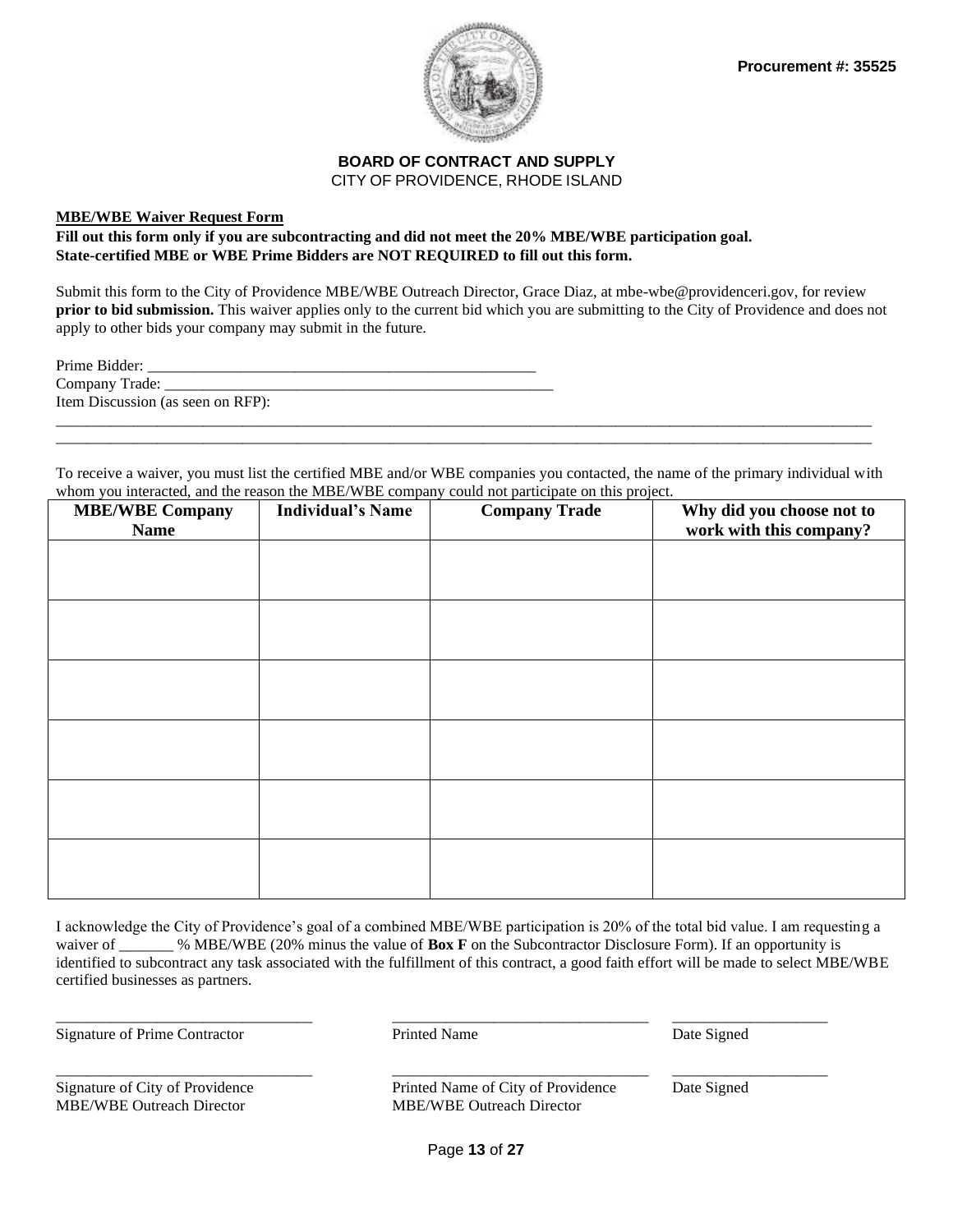

## **SUPPLEMENTAL INFORMATION**

If the issuing department for this RFP determines that your firm's bid is best suited to accommodate their need, you will be asked to provide proof of the following prior to formalizing an award.

An inability to provide the outlined items at the request of the department may lead to the disqualification of your bid.

*This information is NOT requested to be provided in your initial bid that you will submit to the City Clerk's office by the "date to be opened" noted on page 1. This list only serves as a list of items that your firm should be ready to provide on request.*

**All bids submitted to the City Clerk become public record. Failure to follow instructions could result in information considered private being posted to the city's Open Meetings Portal and made available as a public record.** 

## **You must be able to provide:**

- Business Tax ID will be requested after an award is approved by the Board of Contract and Supply.
- Bidder shall be insured and be able to provide a certificate of insurance listing the "City of Providence" as additionally insured.
- Copy of an OSHA 10 Card.
- Copies of licenses required by federal, state, and local law to perform the work outlined in this RFP.
	- o This includes copies of licenses and certificates held by staff who will be completing the work outlined in this RFP.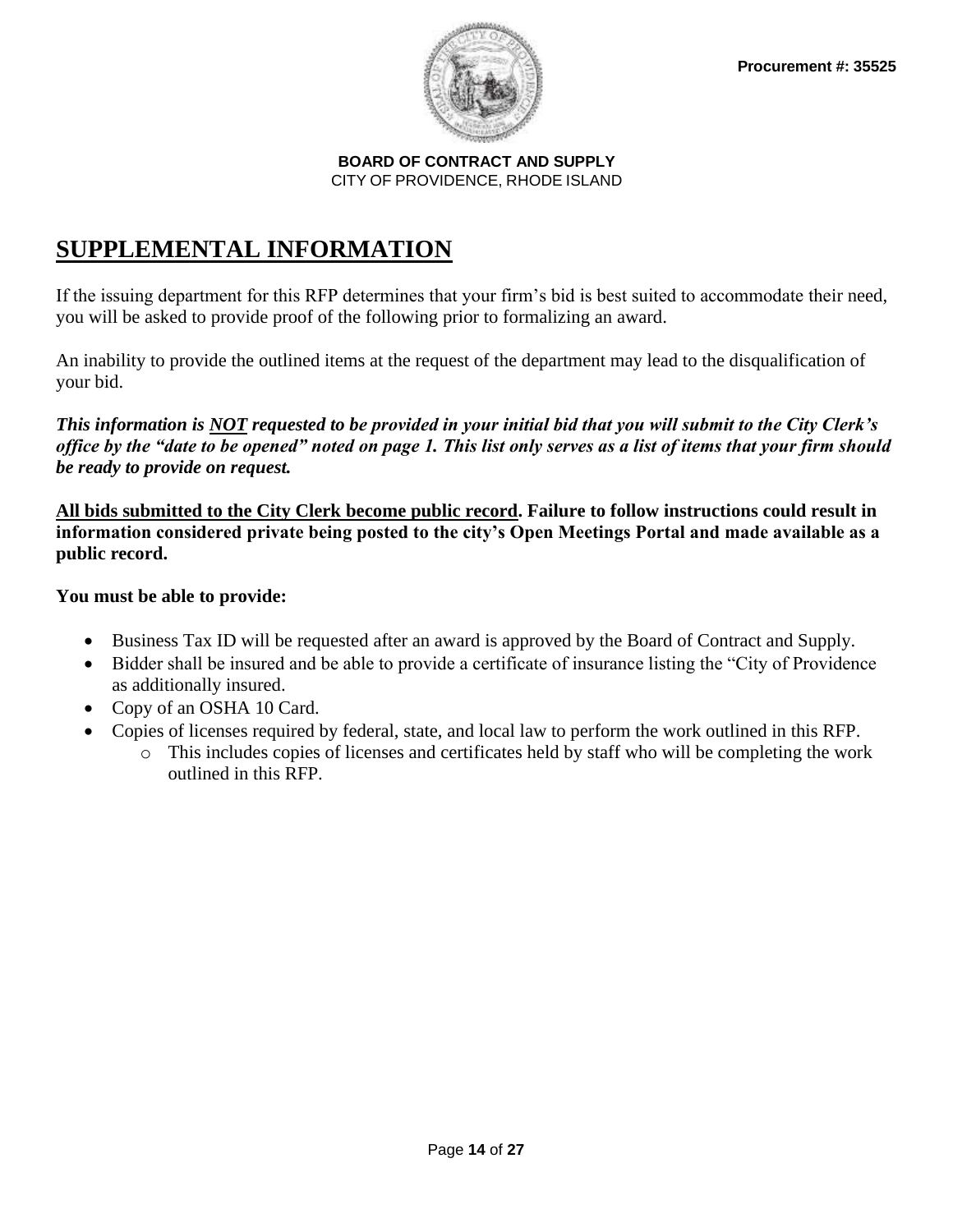

## **BID PACKAGE SPECIFICATIONS**

## **RFP Overview**:

The City of Providence seeks a vendor able to provide alcohol and substance abuse testing services for Commercial Driver's License (CDL) holders among City staff and prospective employees.

Please note: This Drug and Alcohol Testing Program is being administered pursuant to stringent drug testing requirements of the Omnibus Transportation Employee Testing Act of 1991, Federal Highway Administration (FHWA) 49 CFR Part 40, drug and alcohol testing rules published February 15, 1994. There are minimum service requirements which are specified in this RFP.

## **Scope of Work & Projected Use**

The consultant will provide comprehensive services for a Drug & Alcohol Testing Program, including but not limited to:

- Consultation on drug and alcohol testing procedures and requirements
- Collection of drug and alcohol screen samples for City of Providence employees with a CDL in a safety sensitive position
- Medical Review Services for drug screens
- Supervisor drug and alcohol testing training
- Online tracking and record keeping
- Other directly related services upon request by the City of Providence including policy development. Additionally, the consultant shall provide all labor and materials necessary to complete the required services, including all supplies, training materials, and incidentals.

Drug and alcohol testing shall be performed in compliance with FHWA regulations in accordance with the terms, conditions, and specifications defined herein, during the term of the Agreement. The service provider or consultant shall comply with all applicable medical standards, federal, state, and local government safety codes, laws and regulations, relating to drug and alcohol testing.

The following functions are covered under the federal regulations and shall be performed and/or provided by the consultant as appropriate.

- Alcohol Testing
- Controlled Substance Testing
- Pre-Employment Testing
- Random Selection Testing
- Return to Work Testing
- Follow-Up Testing
- Post-Accident Testing
- Reasonable Suspicion Testing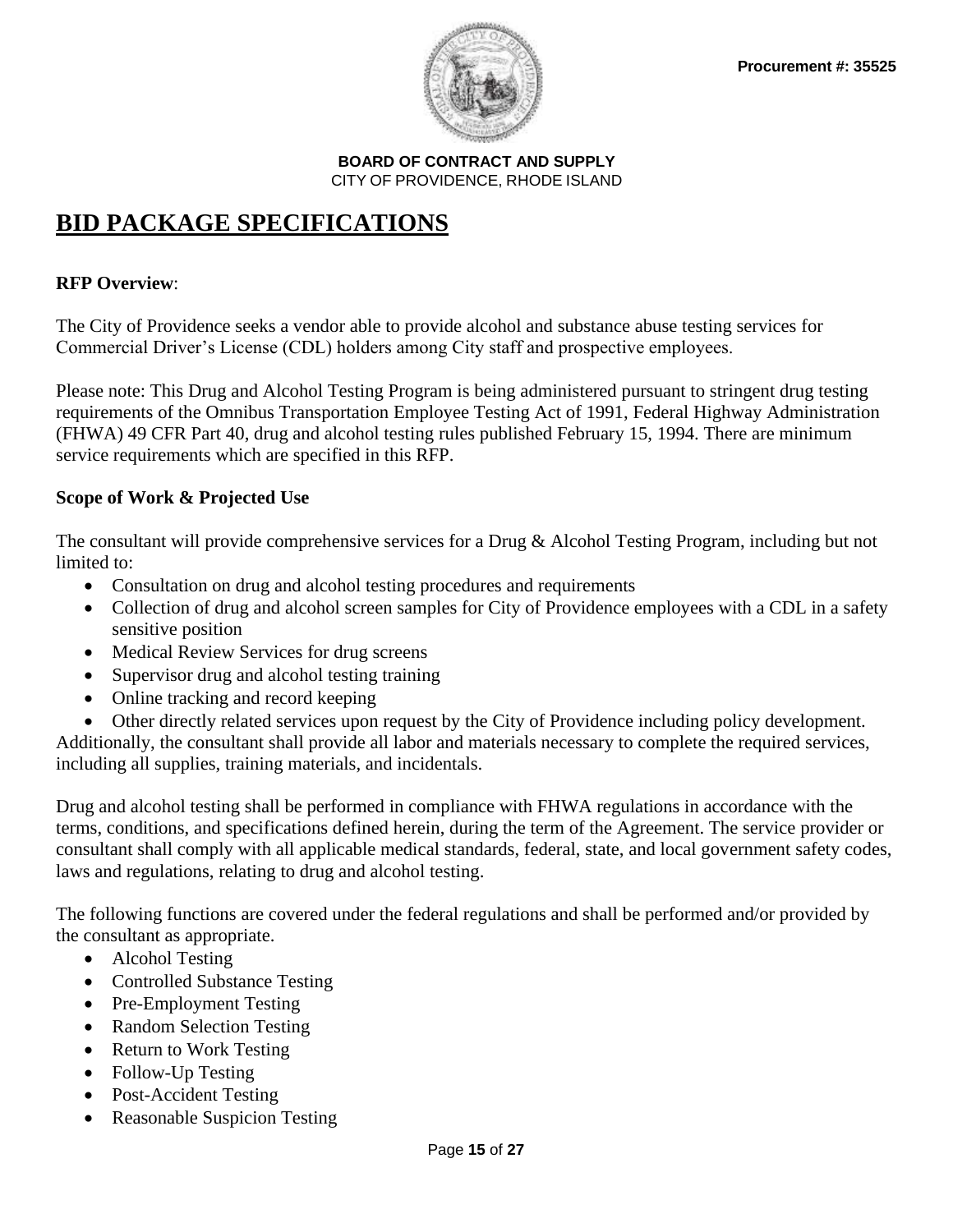

- Collection Site Management
- Laboratory Specimen Analysis
- MRO Verification
- Substance Abuse Professional (SAP) services as required
- Supervisor Training
- Educational/Training Materials for Supervisors and for Drivers
- Electronic Data Management and Reporting, including Transfer of Current Electronic Records
- Compliance with Regulations regarding Transmittal and Retention of Records
- Legally Defensible Records Management

The drug and alcohol testing program shall include, but not be limited to the following tests and procedures for the categories listed below (which are covered under 49 CFR Part 40). Approximately 180 employees will be subject to drug testing each year. The breakdown is as follows per year:

- Random Drug Testing approximately 125 tests
- Pre-employment Testing approximately 25-40 tests
- Reasonable Suspicion Testing approximately 2 tests
- Post-accident Testing approximately 10 tests
- Return to Duty Testing approximately 15 tests
- Follow-up Testing approximately 40 tests
- Alcohol Tests approximately 30 tests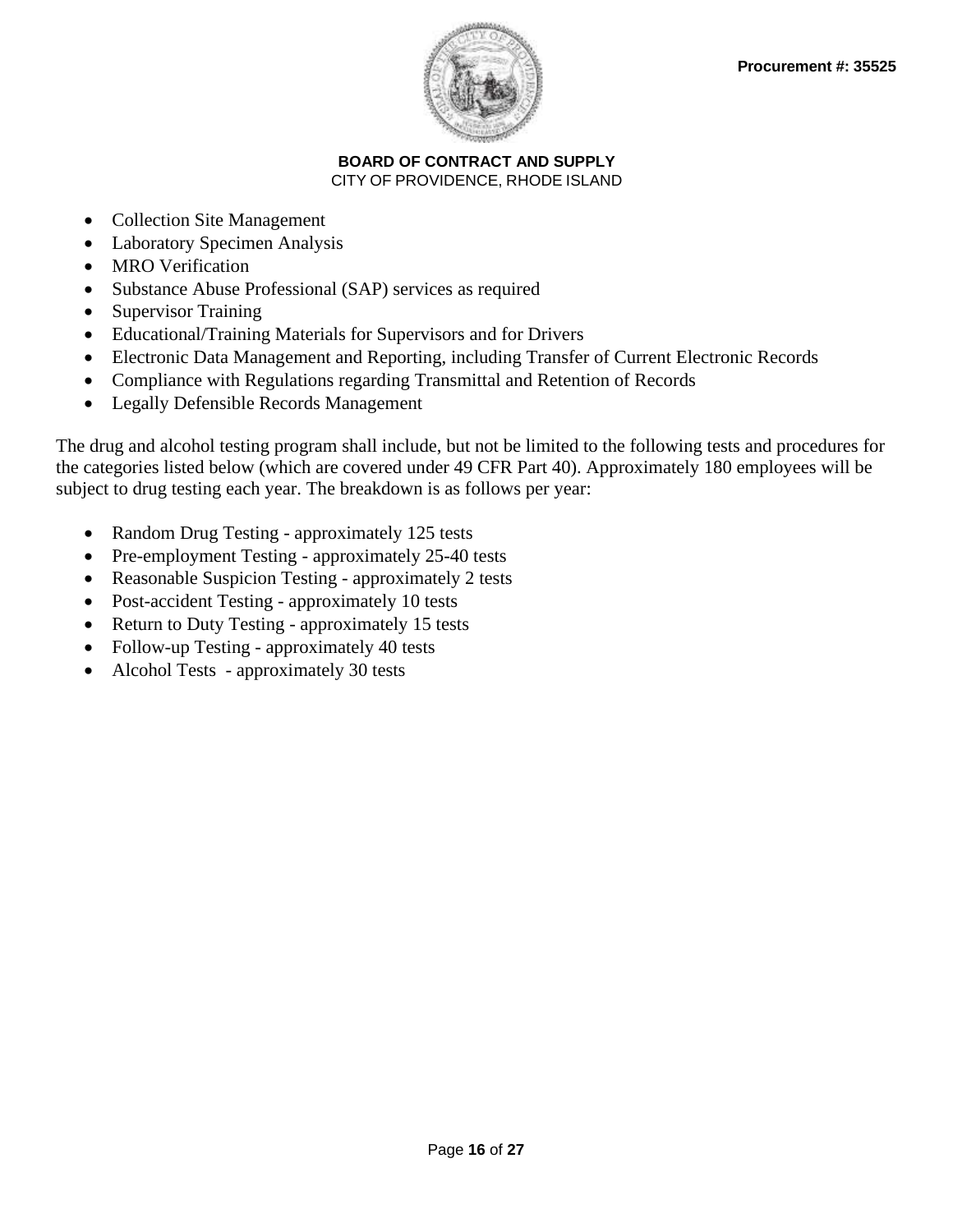

### **Technical Specifications**

Initial tests: The initial test shall be conducted following the Guidelines under DOT 49 CFR part 40 and the following initial cutoff levels shall be used when screening specimens to determine whether they are negative for these drugs or classes of drugs.

| <b>Substance</b>      | Initial Test Cut-off levels (ng/ml) |
|-----------------------|-------------------------------------|
| Marijuana Metabolites | 50                                  |
| Cocaine metabolites   | 150                                 |
| Opiate metabolites    |                                     |
| Codeine/Morphine      | 2000                                |
| 6-Acetylmorphine      | 10                                  |
| Phencyclidine         | 25                                  |
| Amphetamines          |                                     |
| <b>AMP/MAMP</b>       | 500                                 |
| <b>MDMA</b>           | 500                                 |

Confirmation tests: All specimens identified as positive on the initial test shall be confirmed following the Guidelines under DOT 49 CFR part 40 at the cutoff levels listed in this paragraph for each drug. All confirmations shall be by quantitative analysis.

| Substance                 | <b>Confirmatory Test Analyte</b> | <b>Confirmation Test Cut-off levels</b> |
|---------------------------|----------------------------------|-----------------------------------------|
|                           |                                  | (ng/ml)                                 |
| Marijuana metabolites (1) | <b>THCA</b>                      | 15                                      |
| Cocaine metabolites (2)   | Benzoylecgonine                  | 100                                     |
| Opiate metabolites        |                                  |                                         |
| Codeine                   | Codeine                          | 2000                                    |
| Morphine                  | Morphine                         | 2000                                    |
| 6-Acetylmorphine          | 6-Acetylmorphine                 | 10                                      |
| Phencyclidine             | Phencyclidine                    | 25                                      |
| Amphetamine               |                                  | 250                                     |
| <b>AMP/MAMP</b>           | Amphetamine                      | 250                                     |
|                           | Methamphetamine                  | 250                                     |
| <b>MDMA</b>               | <b>MDMA</b>                      | 250                                     |
|                           | <b>MDA</b>                       | 250                                     |
|                           | <b>MDEA</b>                      | 250                                     |

- In all of the above categories of testing, the laboratory must supply an impeccable chain of custody to be maintained through all stages of the drug testing process so that the integrity of the evidence will be preserved.
- Individual pre-packaging of specimen bottles, tamper evident tape and tamper evidence bags shall be provided to ensure legally defensible records of specimen transfer from initial collection to arrival at the laboratory. The laboratory must follow the Department of Transportation Guidelines for drug testing and the Department of Health and Human Services standards.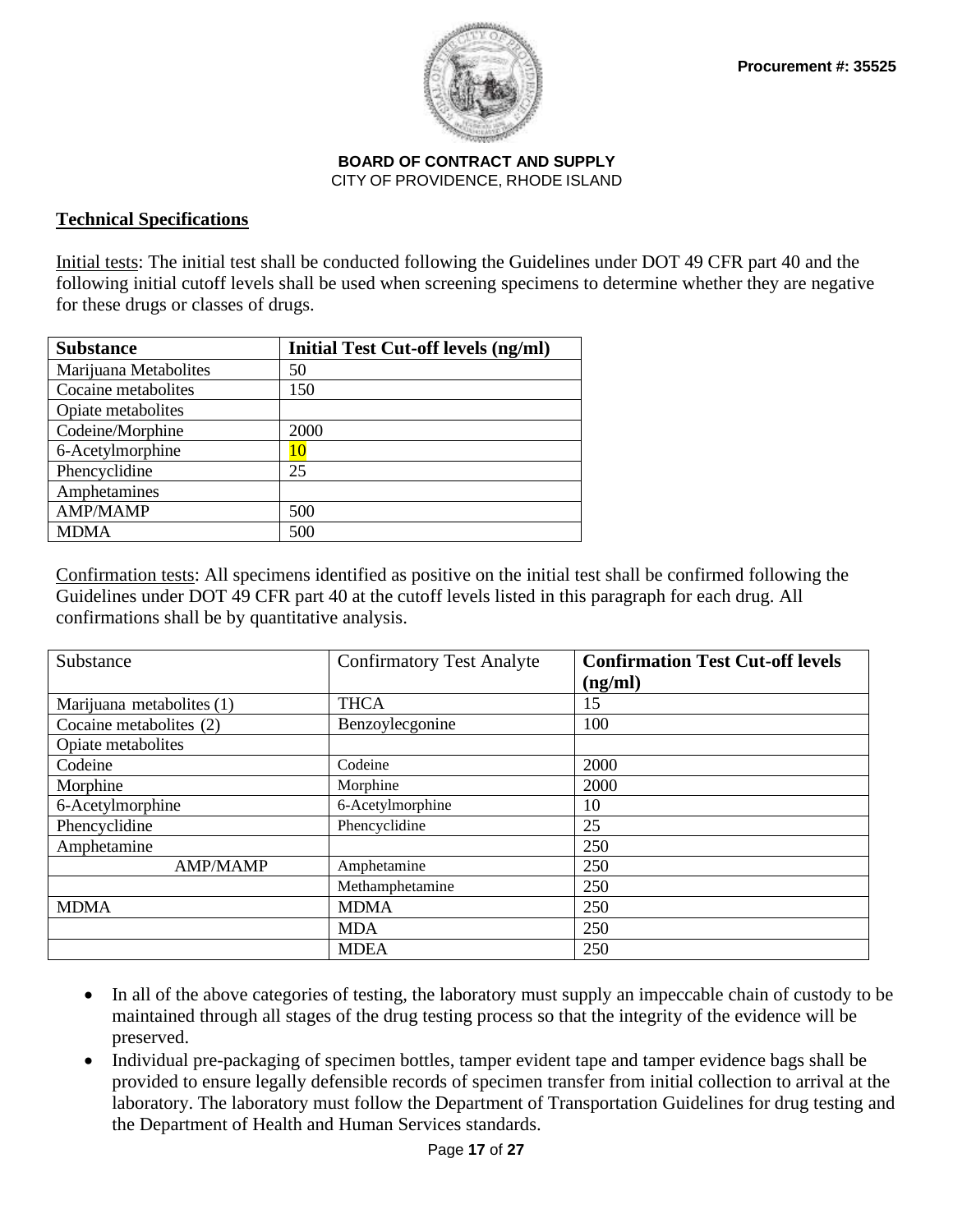

- The awarded bidder must provide and utilize FDA approved split sample collection kit and all medical supplies associated with the collection of blood and urine specimens, including, but not limited to urine collection kit and blood vials, butterfly blood collection kit and DOT chain of custody forms.
- The awarded bidder must provide a courier as appropriate to pick up all specimens at the designated medical clinic or other collection locations on a daily basis. The consultant shall provide a courier service that has been trained on DOT drug testing collecting procedures. Courier service shall be provided at consultant's expense if the consultant chooses to utilize this type of service.

## **Random Drug/Alcohol Screens**

Federal law requires that random drug screens be conducted for **at least 50% of employees with a CDL** on an annual basis and random alcohol screens be conducted for **at least 10% of the employees with a CDL** on an annual basis. The City of Providence employs approximately 180 employees with a CDL.

The successful bidder must provide documentation as to its method of selection of drivers for random testing for both drug and alcohol as described in FMCSA Section 382.305 parts (i), (j), (k) (n) and (o).

## **Specimen Collection**

The consultant shall provide a network of fixed collection sites for collecting urine specimens and testing for alcohol, which ensure confidentiality. Fixed collection sites should be located within 10 miles of Providence city limits.

Collection and testing sites must be acceptable to the City of Providence and be mutually agreed upon before the collection site can become a permanent location for the agreement period.

Collection facilities must:

- Provide scheduled service Monday through Friday (five (5) days per week)
- Be open for a minimum of eight (8) consecutive hours per day
- Maintain hours between 7:00 a.m. and 5:00 p.m.
- Be able to accommodate second and third shift drug and alcohol testing.

The successful bidder must also provide 24 hour specimen collection for post-accident and reasonable suspicion testing or an alternative plan for off hours or when the collection facility is not open. They must also supply an emergency telephone number for each collection facility to provide specimen collection services after regular office hours. Both the office hours and telephone numbers for each collection site will be included on the collection site listing submitted with the proposal.

Collection site personnel must be trained in compliance with 49 CFR Part 40 and shall be regularly engaged in the business of providing the required controlled substances and alcohol testing. The facilities engaged in the testing must have a temperature-controlled environment and provide an adequate waiting room for employees. The employees must not be required to wait more than fifteen (15) minutes from check in for the scheduled test to begin. Post-accident tests must begin within fifteen (15) minutes of the employee's arrival the collection site. The Consultant must also provide adequate free parking near the facility.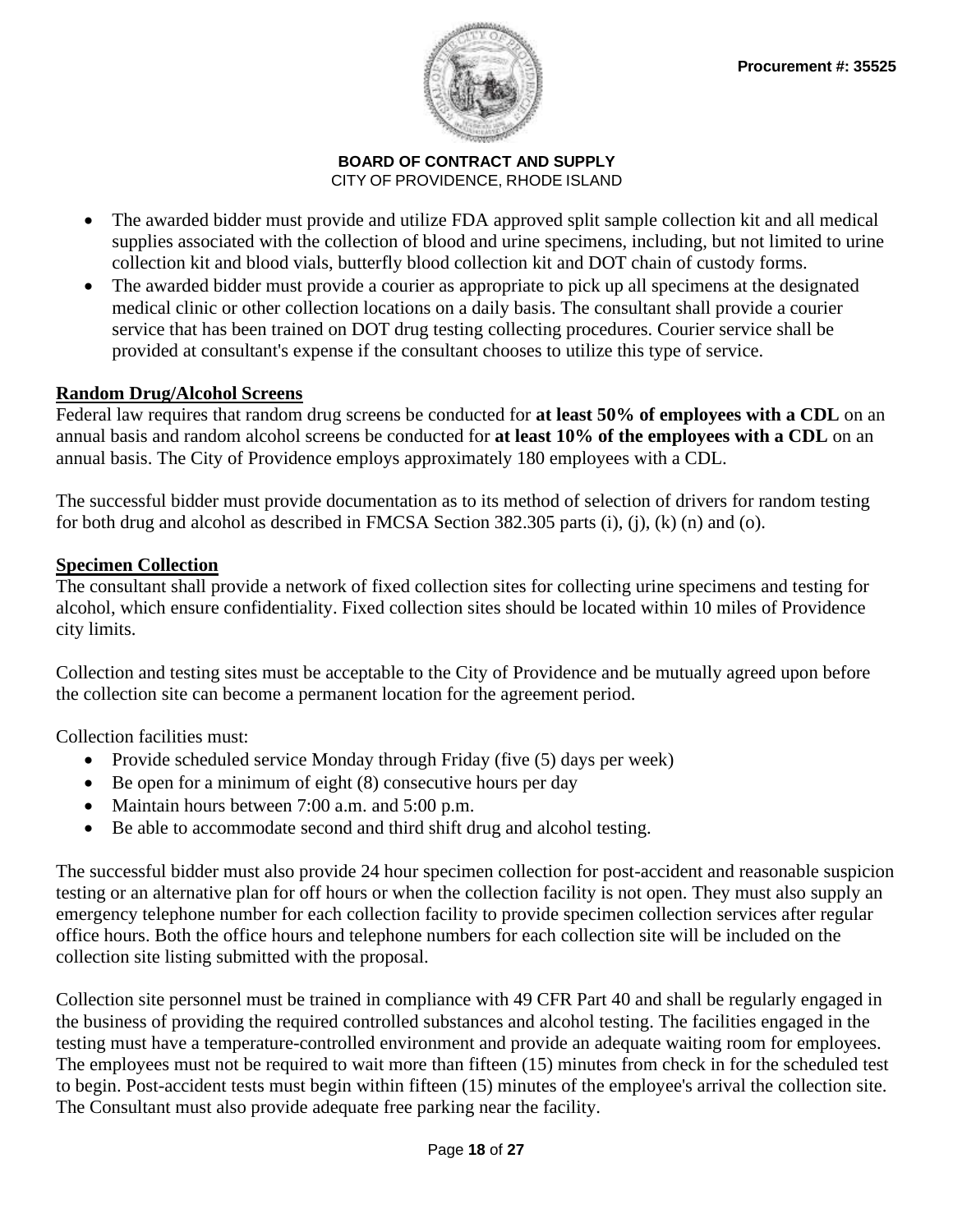

The successful bidder must provide overnight transportation for all specimens to the appropriate testing laboratory via certified courier. The successful bidder's proposal **must specify how overnight transportation of specimens will be forwarded to the testing laboratories; including the transportation of specimens if an alternative plan for off hours or when the collection facility is not open is part of the proposal**.

The successful bidder must submit blind performance test specimens to the laboratory in accordance with Federal regulations and must specify the method of compliance with the blind specimen requirements of the program.

Collection sites for alcohol testing must have trained Breath Alcohol Technicians (BAT) meeting FHWA regulations. Evidential breath testing (EBT) devices must conform to the Model Specifications for Evidential Breath Testing Devices as listed in the Conforming Products List (CPL) published by the National Highway Safety Administration and test procedures must conform to FHWA regulations. The Consultant must specify the procedures to be utilized for alcohol testing. Such procedures are required to conform to federal requirements. The successful bidder must also provide details of the qualifications of its Breath Alcohol Technicians (BAT).

## **Laboratory Services**

Federal law requires that collected drug screen specimens be submitted to a NLCP - certified laboratory for testing. The laboratory utilized by the successful bidder must be currently certified by the US Department of Health and Human Services (HHS). The date of certification and proof of certification must be submitted. Information relating to any certification suspensions of the laboratory must also be submitted.

The laboratory must:

- Conduct testing and storage of specimens (primary and split specimens) according to FHWA regulations.
- Have equipment in place that meets FHWA regulations.
- Maintain pertinent records for the appropriate period of time to comply with FHWA regulations, and shall supply such records to the City of Providence upon written request.
- Utilize detection limits that comply with FHWA regulations.
- Provide quantification of positive, results if requested.
- Must report negative results and initial positive results for controlled substances and/or alcohol tests to a Medical Review Officer with 24 hours of laboratory analysis; confirmation test results must be reported to the Medical Review Officer within 48 hours.
- Forward all reports of results and monthly summaries to the Medical Review Officer and the City of Providence according to FHWA regulations.
- Have a quality control program in accordance with FHWA regulations, and submit a description of that quality control program.
- Have a record keeping system the laboratory will utilize, including fail-safe back-up procedures to prevent loss of documentation due to any circumstances. (This system must be outlined and explained in the bid submission.)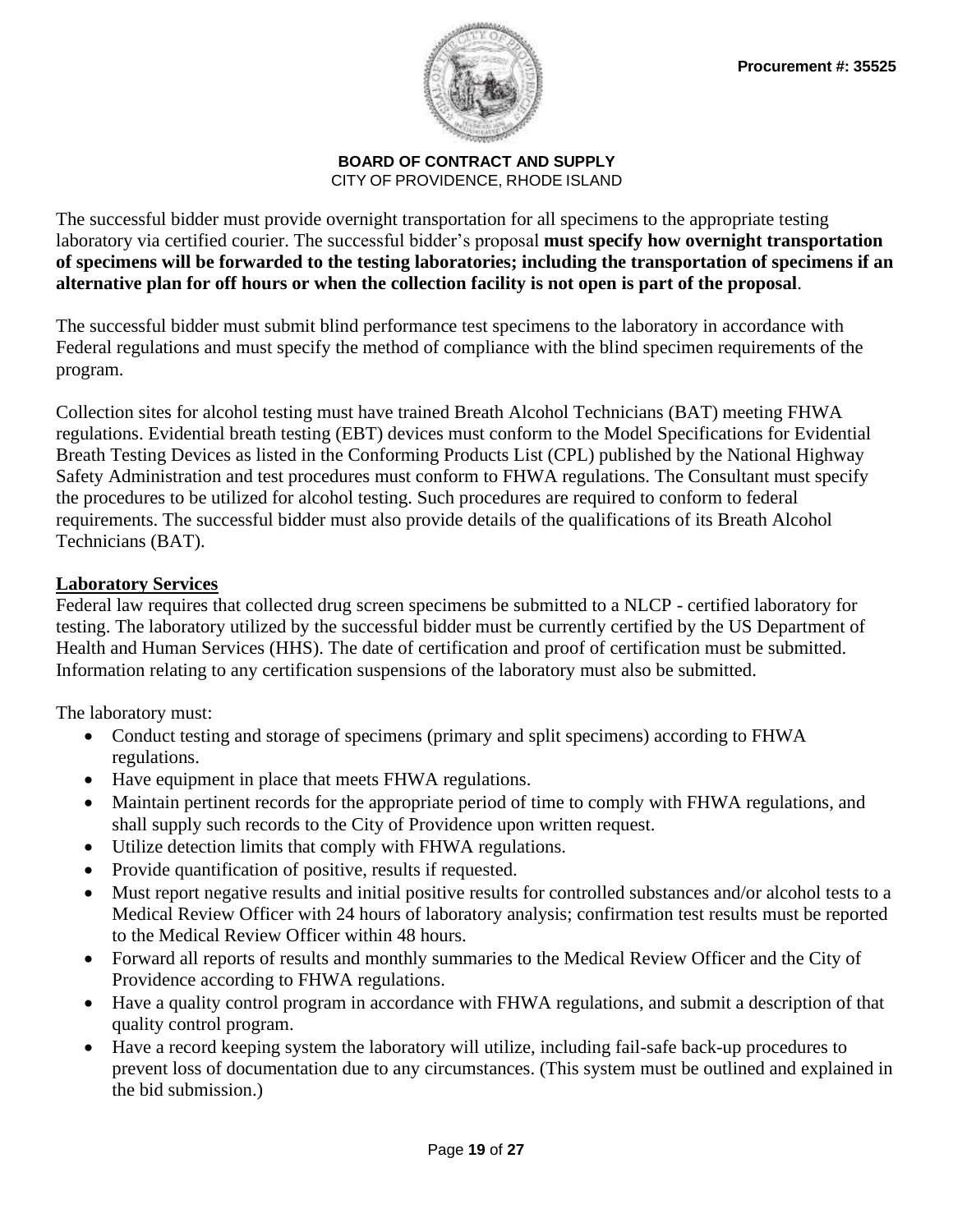

## **BOARD OF CONTRACT AND SUPPLY**

CITY OF PROVIDENCE, RHODE ISLAND

Bids must include an outline of locations, days of operation during the week, and hours of operations for qualified laboratories per the requirements outlined above.

## **Medical Review Officer(s) (MRO) Services**

The successful bidder must provide, as part of their services, a Certified Medical Review Officer (MRO) practicing within the State of Rhode Island. The MRO must:

- Be a licensed physician with knowledge of substance abuse disorders and has appropriate medical training necessary to interpret and evaluate controlled substances test results.
- Be certified by one or more of the three recognized MRO authorities the American Association of Medical Review Officers, The American Society of Addiction Medicine, or the American College of Occupational and Environmental Medicine.
- Provide test results to the City of Providence Drug and Alcohol Program Point of Contact and Human Resource Generalist immediately upon confirmation.

Bidders must provide the location and hours of operation as well as regular and emergency telephone numbers for the MRO(s).

## **Substance Abuse Professional (SAP) counseling and treatment programs**

On an as-requested basis, the successful bidder must provide a substance abuse professional who:

- Will interview a positively tested employees
- Coordinate evaluations
- Review employee assessments
- Write and submit return to work agreements for the City of Providence.
- Will provide assistance, if needed, in resolving problems associated with alcohol misuse and controlled substance use.
- Determines if the employee has properly followed the rehabilitation program prescribed. (This will be determined in part with a schedule of unannounced alcohol and controlled substance testing determined by the SAP.)

SAP's are required to be a licensed physicians (Medical Doctor or Doctor of Osteopathy), a licensed or certified psychologist, social worker, employee assistance professional, or addiction councilor (certified by the National Association of Alcoholism and Drug Abuse Counselors Certification Commission) with knowledge of and clinical experience in the diagnosis and treatment of alcohol and controlled substances-related disorders.

SAP's cannot refer an employee to their private practice or to a person or organization from which the SAP receives remuneration or in which the SAP has financial interest.

## **Alcohol Testing Requirements**

The successful bidder must provide alcohol testing in accordance with 49 CFR Part 40 Subpart J-N. The successful bidder must provide all necessary equipment, personnel, and materials for breath testing at the locations where testing is to be conducted.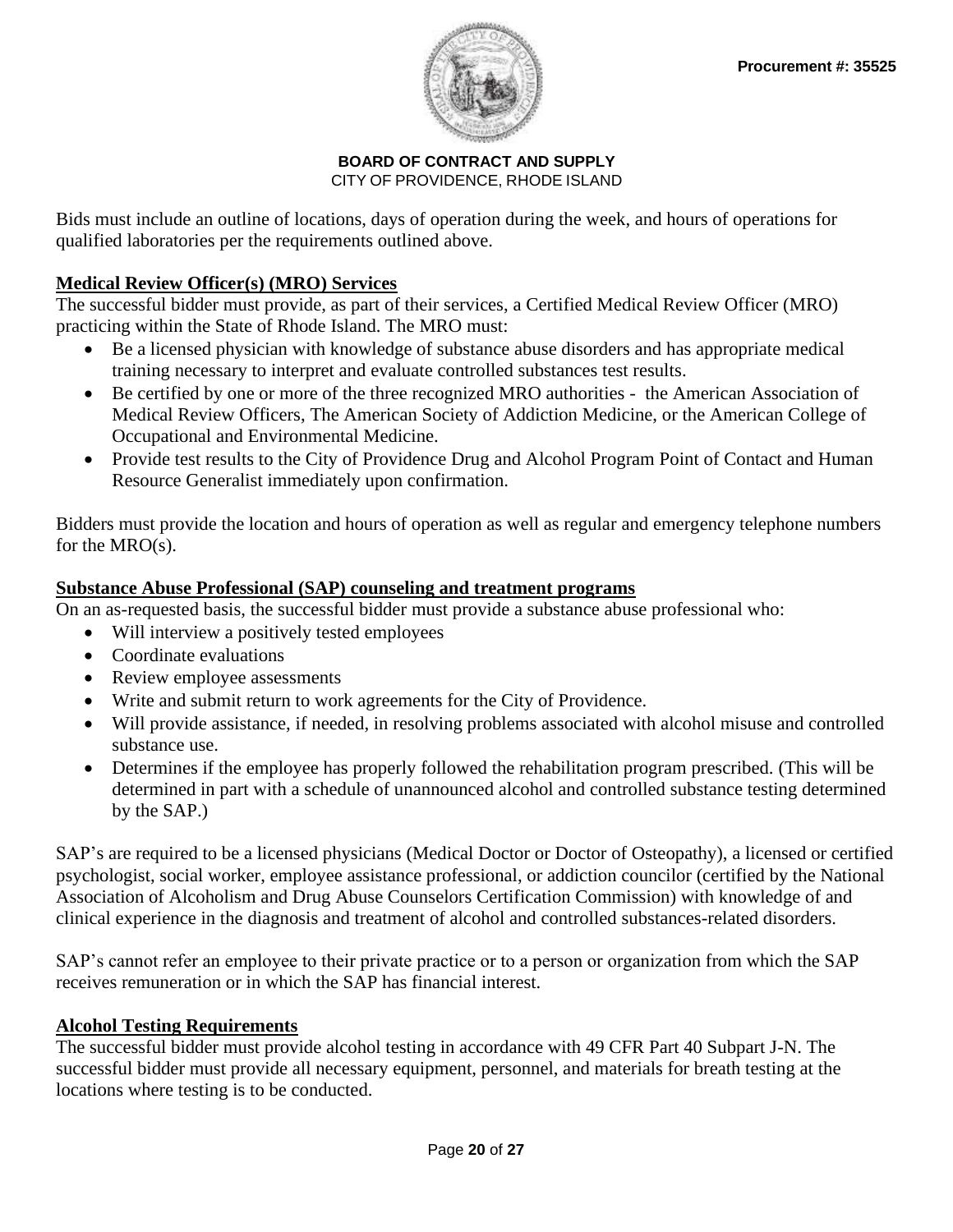

Ten percent (10%) of the employees selected for random drug tests shall also be subject to an alcohol test in addition to being tested for drugs. Occasionally a blood alcohol test may be required as defined in the regulations. It is estimated that approximately 45 breath tests for alcohol will be given per year.

The consultant's proposal should also contain a plan for performing Reasonable Suspicion and Post Accident alcohol testing for City employees, at multiple locations, within two hours of an accident or request for testing.

## **Confidentiality**

The laboratory must maintain strict confidentiality of all test results in accordance with 49 CFR Part 382, Subpart D of the FHWA regulations. This confidentiality shall be maintained at all times and demonstrated through:

- The storage of all specimens verified for the presence of drugs in a secure locked freezer for one (1) year, or as required by law. Evidence shall be stored in the original specimen container in which it arrived in order to guard against claims of improperly conducted testing.
- The storage of test results and chain of custody documents for five years or as required by law, in a secure area, complying with legal requirements.
- The use of couriers that are trained in the chain of custody sequence and in the proper specimen receipt procedures.
- Reports on test results submitted to the CITY OF PROVIDENCE Program Administrator or designee via confidential mail, secure email, confidential Fax, or verbal communication on a secure non-taped telephone line, or other means, as appropriate, within 48 hours after testing.

Any specimen that has a chain of custody problem should only be tested with prior approval from the designated City of Providence Agreement administrator/manager.

The successful bidder must ensure that all drug/alcohol tests have a maximum 48 hour turn-around time for test results. Timetables for other laboratory test results will be determined by the program administrator for the City of Providence. Confidential couriers to expedite the delivery of tests results must be used, if necessary.

## **Chain of Custody**

All bidders must describe in detail the chain to be maintained through all stages of the drug testing process from initial specimen collection to the reporting of final test results to the City of Providence.

## **Consultation / Training Services**

The successful bidder will be required to provide training and consultation services on an as-needed basis to City of Providence in the following ways:

- By providing access to a corporate account manager (or designee) who must be available to the City of Providence on a daily basis to answer questions and resolve problems.
- By providing updated regulatory information/requirements related to the Department of Transportation's (DOT) 49 CFR parts 40 and part 382.
- By assisting with training requirements, including but not limited to educational materials for drivers and supervisors and on-site training for supervisory personnel.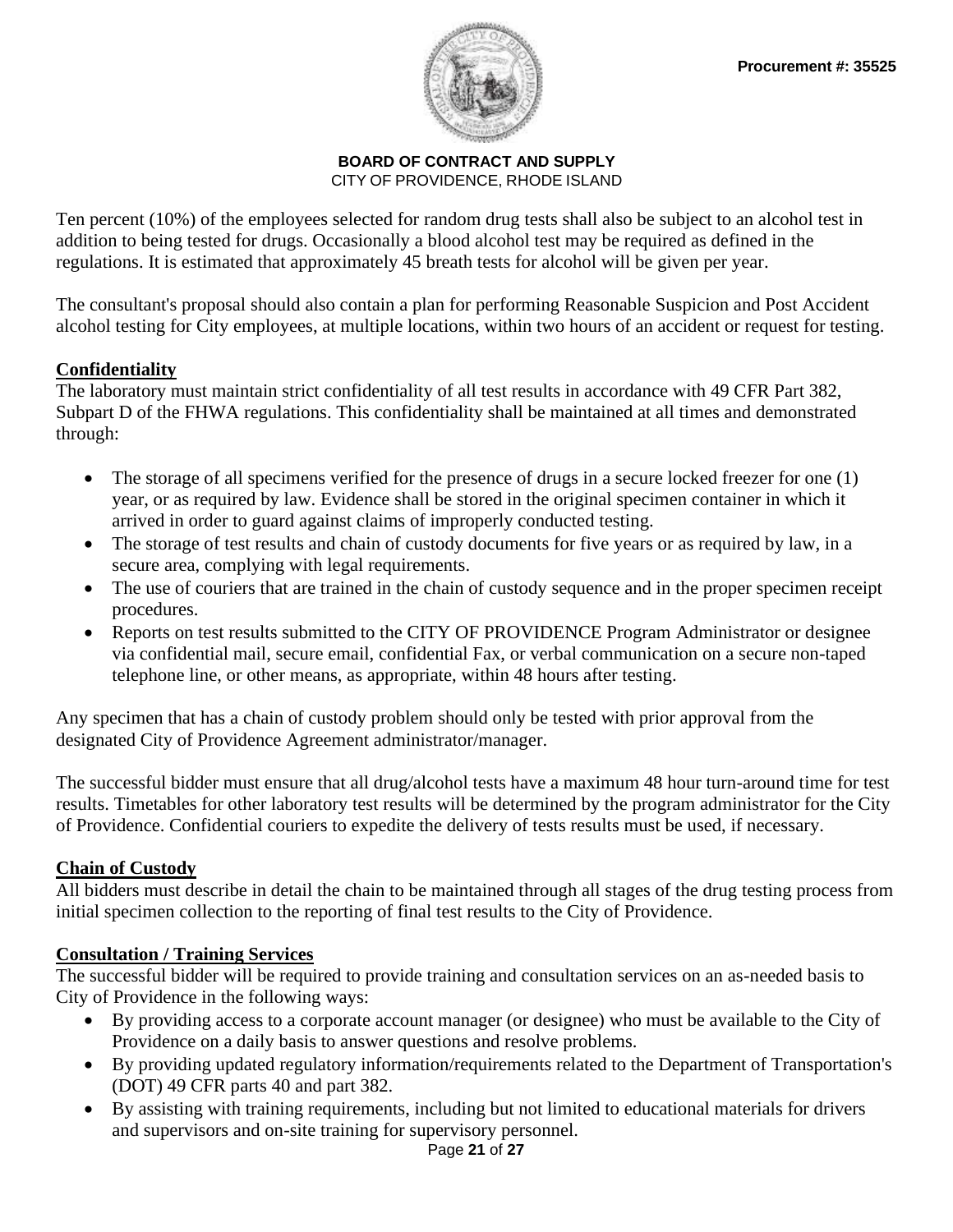

- By providing expert testimony on all laboratory testing procedures in cases of litigation or arbitration on an as-needed basis.
- By preparing litigation packages upon request to include all chain of custody documents, batch specimen review sheets, GC/MS data review files (graphic charts), resumes, and credentials of all technicians involved in testing of specimens. Laboratory testing reports will need to include the initial screening results and the confirmation test.

## **Record Retention**

The successful bidder must maintain records, documents, and other files directly related to the performance of work under this agreement in accordance with FHWA 49 CFR Part

382.401 - Retention of Records, and must abide by appropriate accounting procedures which would include but would not be limited to the following:

- The following records must be maintained for one (1) year:
	- o Records of test results of less than 0.02 for alcohol.
	- o Records of verified negative drug test results.
- The following records must be maintained for  $two(2)$  years:
	- o Records related to the collection process (except calibration of evidentiary breath testing devices).
	- o Documents relating to the random selection process.
- The following records must be maintained for five (5) years:
	- o Alcohol test results greater than .02
	- o Verified positive results.
	- o Refusals to submit to alcohol and controlled substance tests.
	- o Calibration Data on Evidential Breath Testing Devices (EBT).
	- o Substance Abuse Professional's evaluations and referrals.
	- o Annual Summaries.

## **Program Administration**

Requests for services shall be made only by the program administrator(s) or designee(s), orally or in writing.

## **Pricing**

Bidders must provide price(s) for all requirements a set forth in this RFP.

Services shall be provided by the successful bidder only on a pre-approved basis at the request of an authorized representative from the City of Providence when accompanied by a Purchase Order (PO). Quoted prices must be inclusive of all travel and miscellaneous expenses.

## **Additional Services**

If the City of Providence requires additional services, those must be approved via the City's Purchasing Department. Work can only proceed when a PO has been received. Work completed without the prior express written consent of the City via PO shall be at the successful bidder's expense.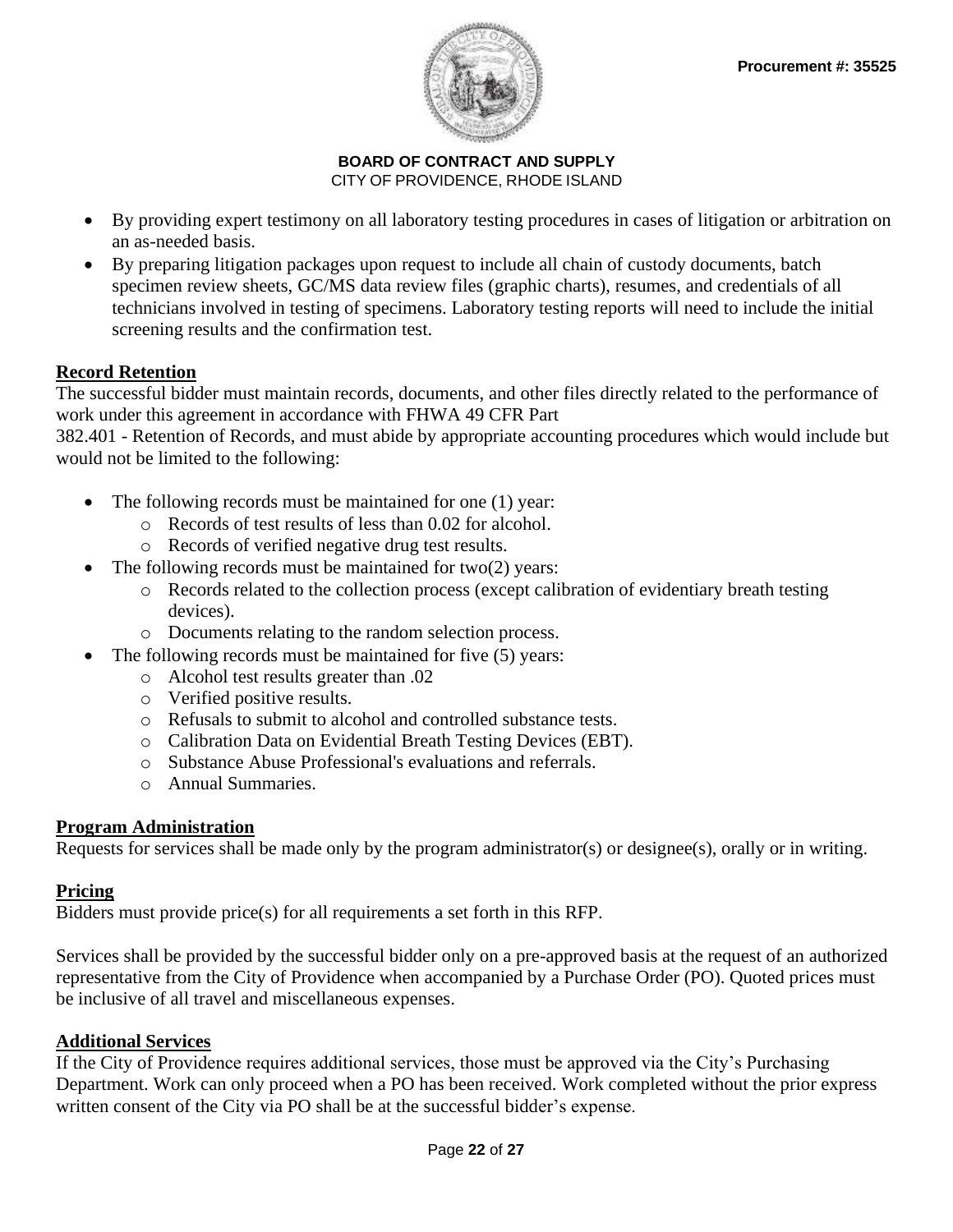

## **Overall Requirements**

Quoted Rates: This contract will be effective from 7/1/22 through 6/30/25. All prices quoted must remain firm for this time period.

Licenses: The successful bidder and anyone performing any services on the contract awarded pursuant to this solicitation must possess all of the licenses required by federal, state, and local law to perform such work. (**Do not provide this in your initial bid. The issuing department will seek this information directly after bids are collected and reviewed**.)

Please note: The award of this contact in no way obligates the City to spend the corresponding estimated dollars. The City reserves the right to cancel this contract at any time with 30 day written notice. The City also reserves the right to award more than one bidder if it is deemed to be in our best interest.

Bidder shall be insured and a certificate of insurance must be provided to the city – listing the "City of Providence as additionally insured. (**Do not provide this in your initial bid. The issuing department will seek this information directly after bids are collected and reviewed**.) Insurance must also address libel, contractual liability, errors, as well as omissions and claims involving drug and alcohol testing.

## **Consultant's Experience and Reliability**

Experience and reliability of the consultant's organization will be considered in the evaluation process. Therefore, bidders are advised to submit any information which documents successful and reliable experience in past performances, especially those performances related to the requirements of this proposal.

Bidders must provide the following information as it relates to references. (References cannot include contracts with the City of Providence.)

- Name, address and telephone number of three (3) persons within the entity who may be contacted for verification of all data submitted.
- Dates of the contract and the contract dollar value.
- A brief, written description of the specific prior services performed and requirements thereof.

## **Expertise of the Consultant's Personnel**

The qualifications of the personnel proposed by bidders to perform the requirements of this proposal will be considered in the evaluation. Therefore, bidders must submit detailed information related to the experience, qualifications, and capabilities of the staff proposed to perform drug and alcohol testing and other related professional services.

The bidder must provide resumes detailing education, qualifications, previous work assignments and experience as it relates to this RFP for key personnel who will be assigned to provide the required services. (**Please ensure that any resumes enclosed in your bid are absent of personal contact information as bid submitted to the City Clerk's office become public record**.)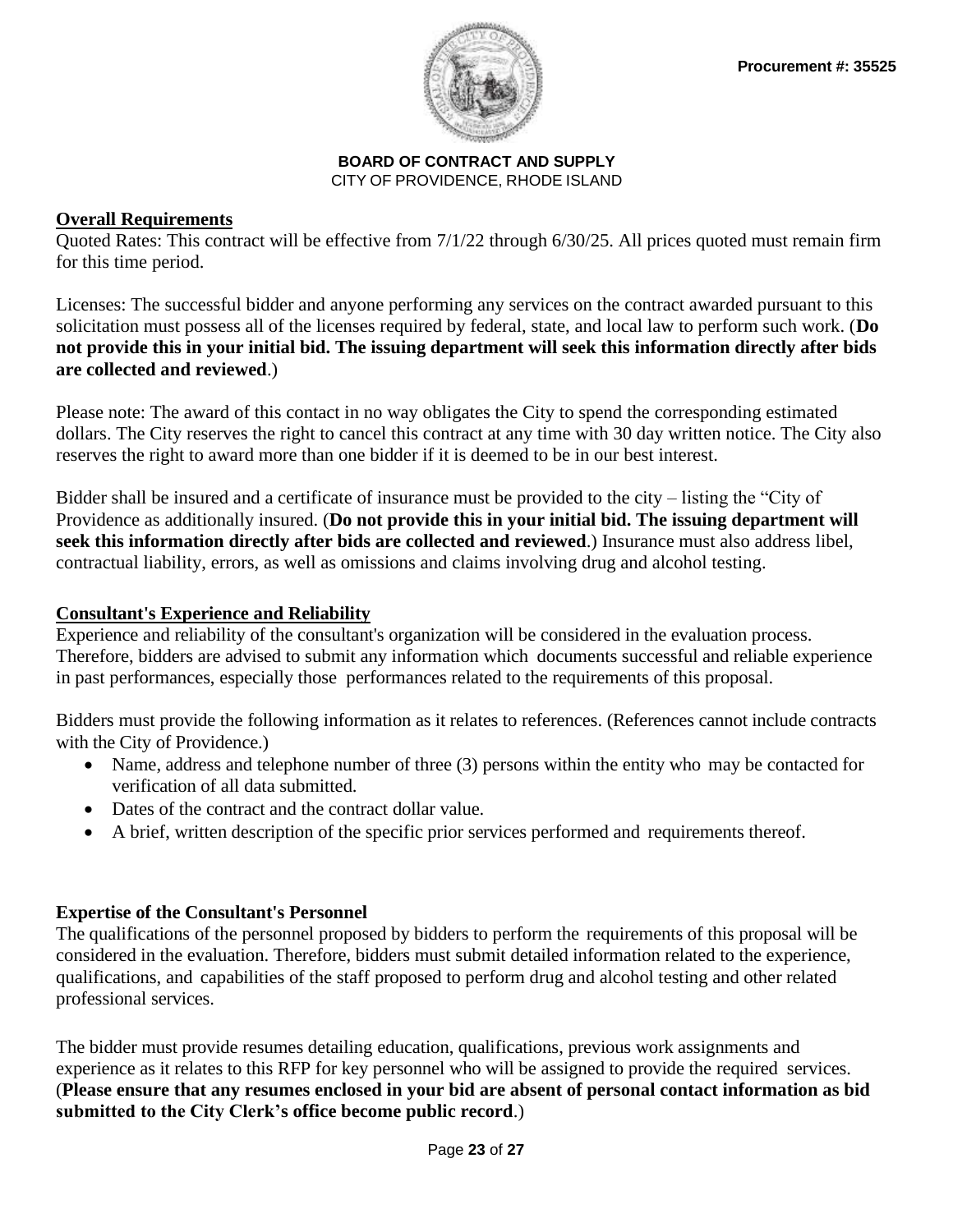

## **Bidder's Facilities and Contact Person(s)**

The bidder must provide a list of facility locations, the location hours, the names, titles, and telephone numbers of contact people at each facility, and the time of day they can be reached. Please also include this information for emergency contacts and after hour services. Please additionally outline this information for who will act as the City's primary contact overall.

The City reserves the right to evaluate the consultant's facilities to determine capabilities to meet the requirements of this RFP. Bidders must have the bandwidth to accommodate at least twenty (20) people for testing at short notice on the same day at each or any of the bidder's facilities. **Vendor will be required to disclose their service response times for any inquiries, complaints, or requests from the City's Department of Human Resources.**

## **Proposed Method of Performance**

Proposals will be evaluated based on the consultant's distinctive plan for performing the requirements of this proposal in compliance with DOT Requirements.

Bidders must describe in detail their proposed plan for meeting all the requirements of the scope of service for performing the Laboratory Testing service which shall include, but not be limited to:

- Alcohol and Drug testing
- Alternate facilities for off-hours testing
- Confidentiality
- Reporting requirements, including ability for electronic reporting
- Consultation services
- Records retention
- Specimen storage
- Chain of custody
- Training/Training materials
- Customer Service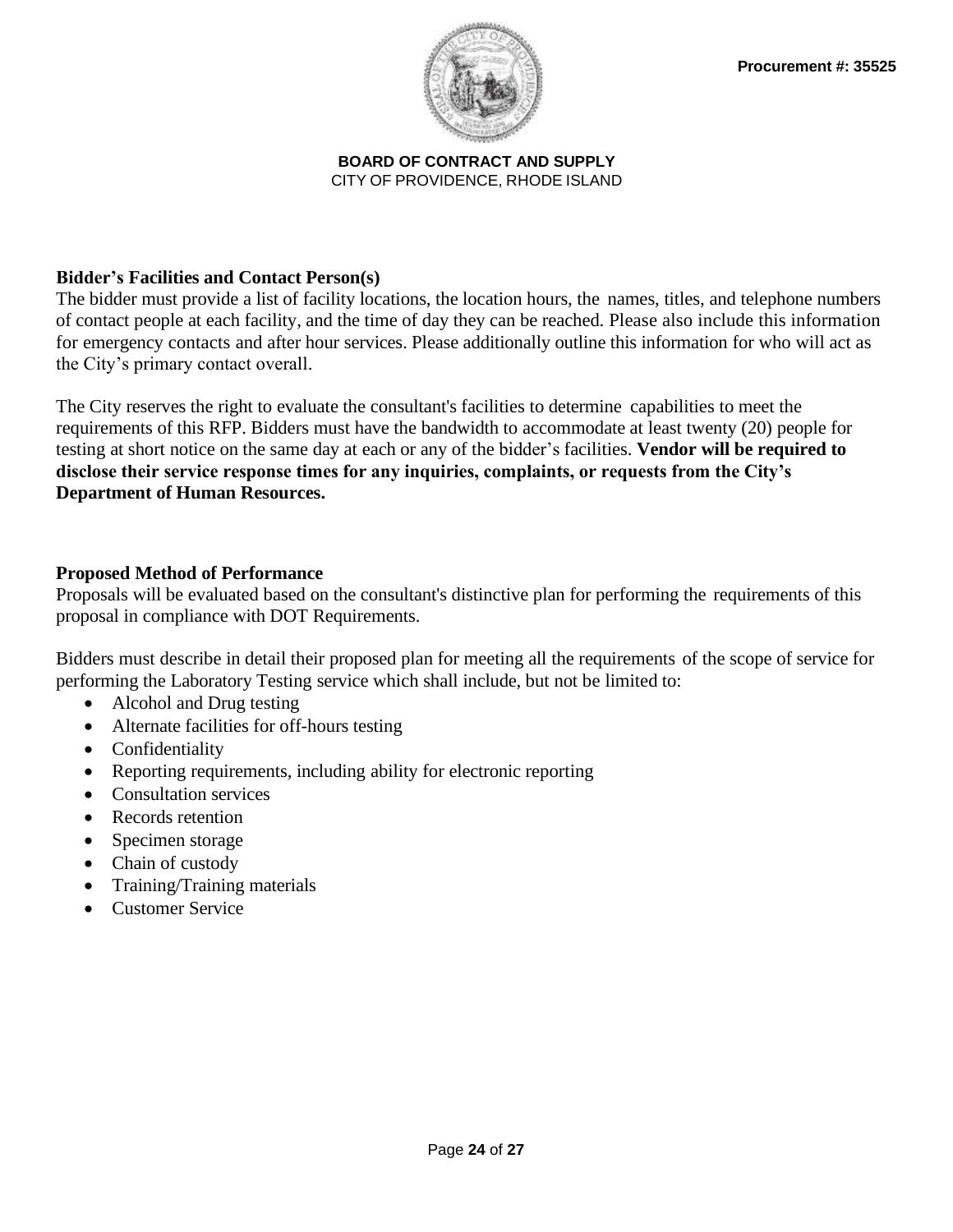

## **Additional Requirements for submission/contracting**

In addition to the points outlined above, the submitted plan must explain/include:

- How samples will be transported
- Your ability to conduct on-site collection and EBT testing
- How long your organization has been an NLCP certified lab
- Descriptions of the specific type of DOT approved BAT equipment you have or use in your business
- How long have you been using this equipment
- What % and number of invalid tests have you performed in the past two (2) years and the reason(s) why these tests were found to be invalid
- The turn- around time the City can expect on tests
- The time it takes an MRO to issue a ruling regarding a positive tests
- An organizational chart showing the staffing and lines of authority for key personnel within their organization
- Proof of five (5) years' experience providing laboratory testing services to the transportation industry or other closely related industries
- Samples of all forms which will be used in the performance of this contract, including chain of custody documents, specimen bottle labeling, tamper proof evidence bags, litigation packages, and FDA approved split sample urine collection kit.
- Samples of training/educational material that will be available for drivers and supervisory personnel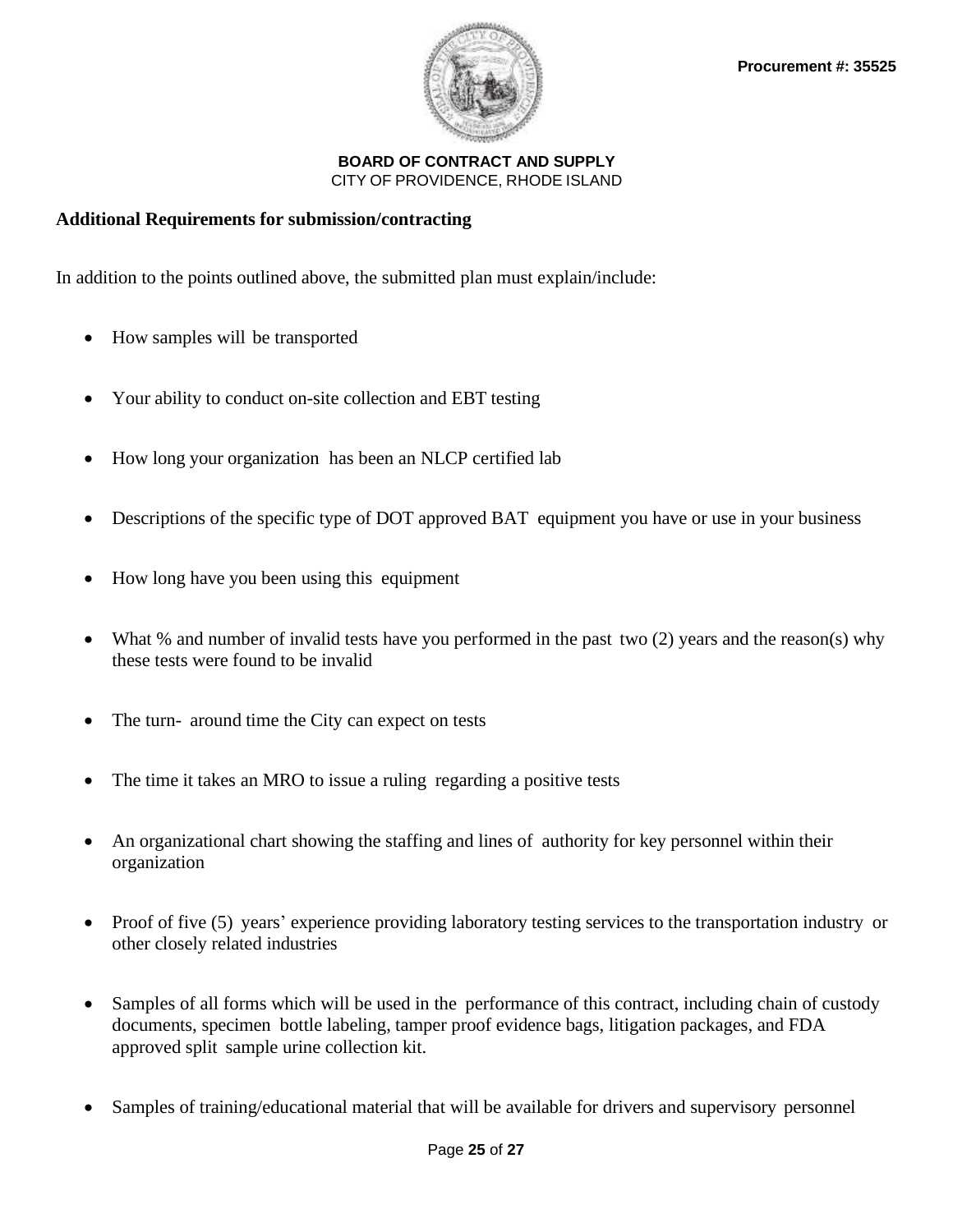

All bidders must also be in compliance with all OSHA, DEC and EPA/DEM laws and regulations. We also require that the selected vendor have an OSHA 10 Card. (**Do not provide this in your initial bid. The issuing department will seek this information directly after bids are collected and reviewed.)**